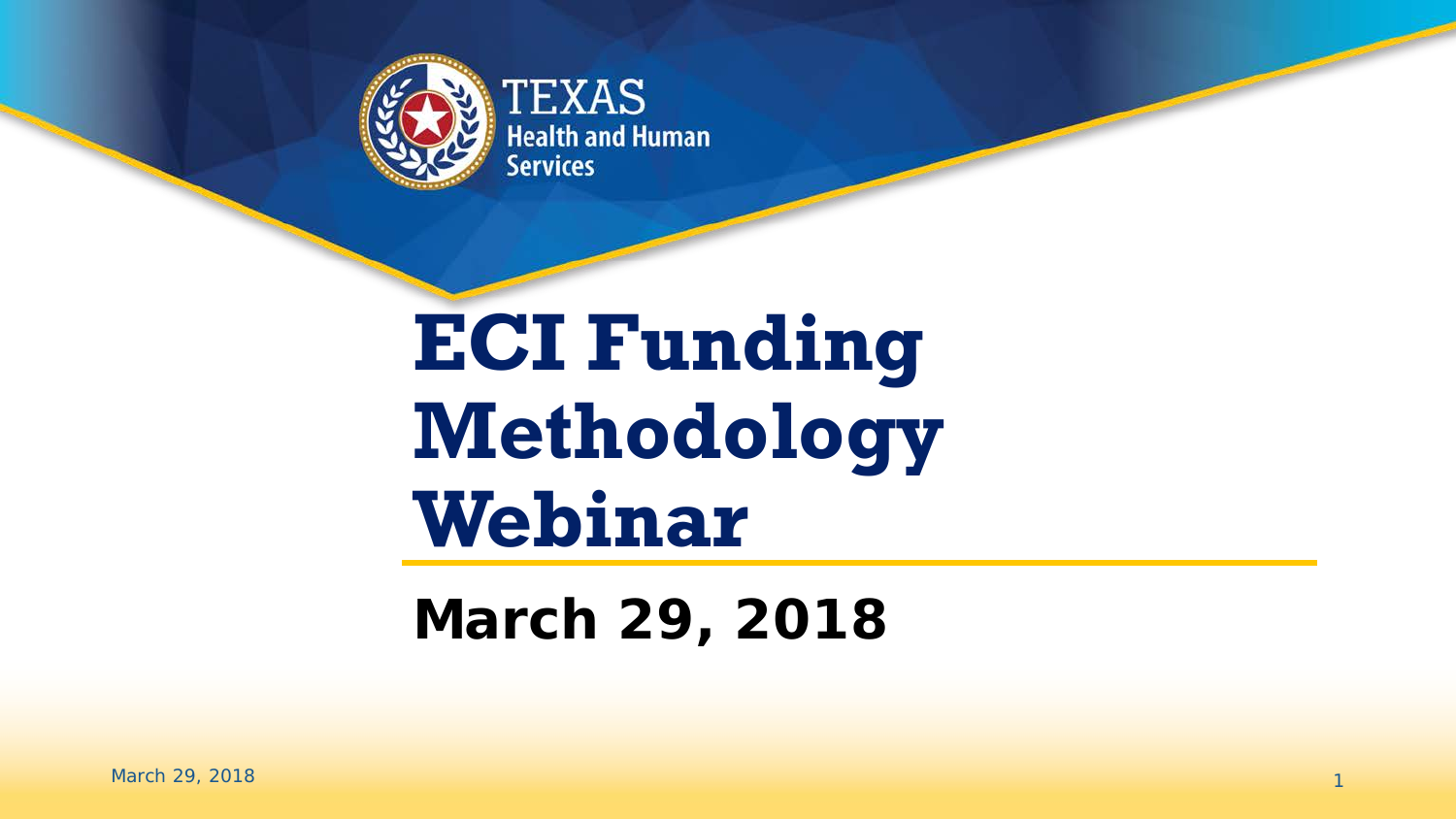

- Welcome
- Funding Methodology Overview
- Contract Committee
- Q and A

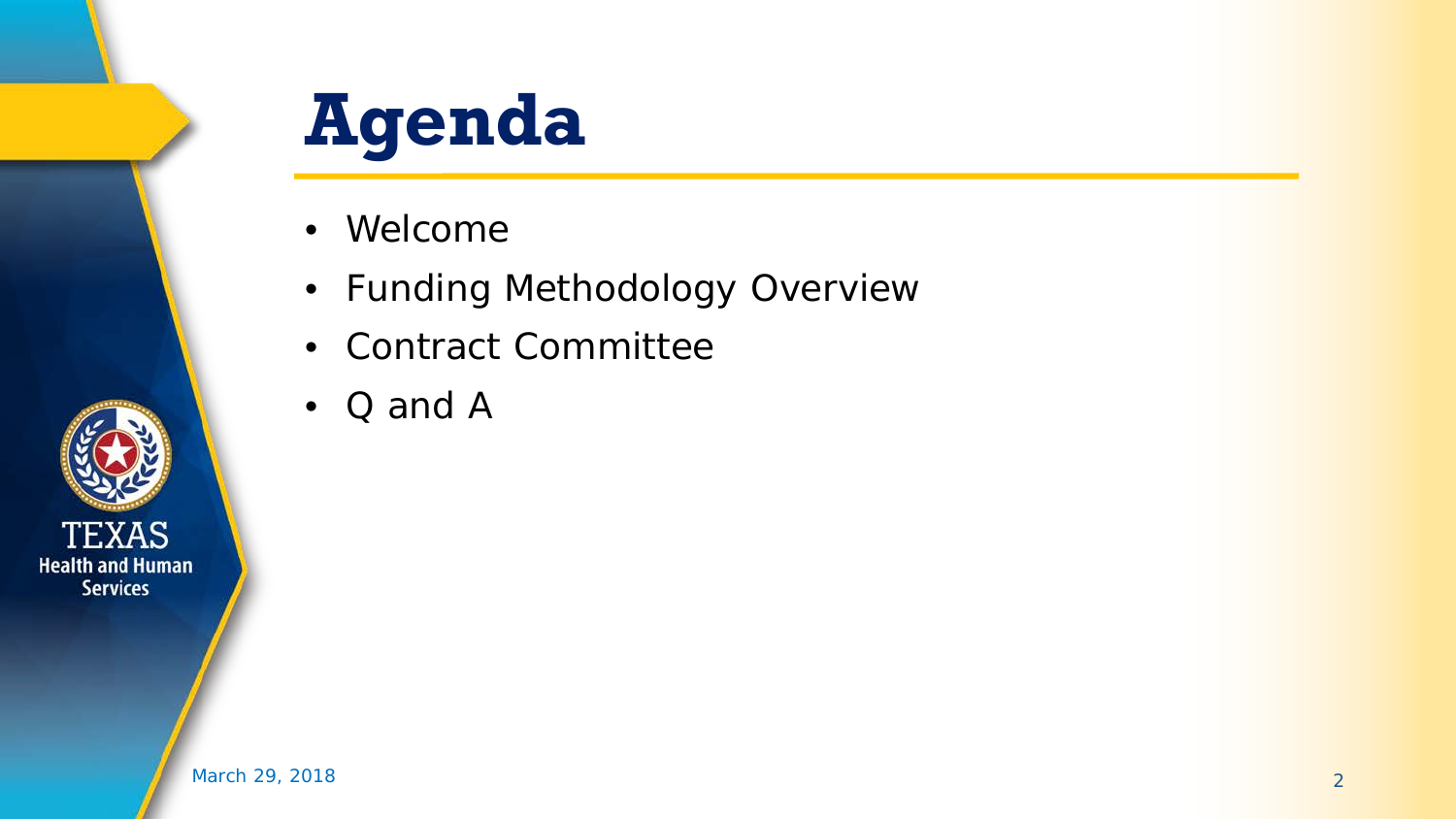

# **Current ECI Allocation Methodology**

March 29, 2018 3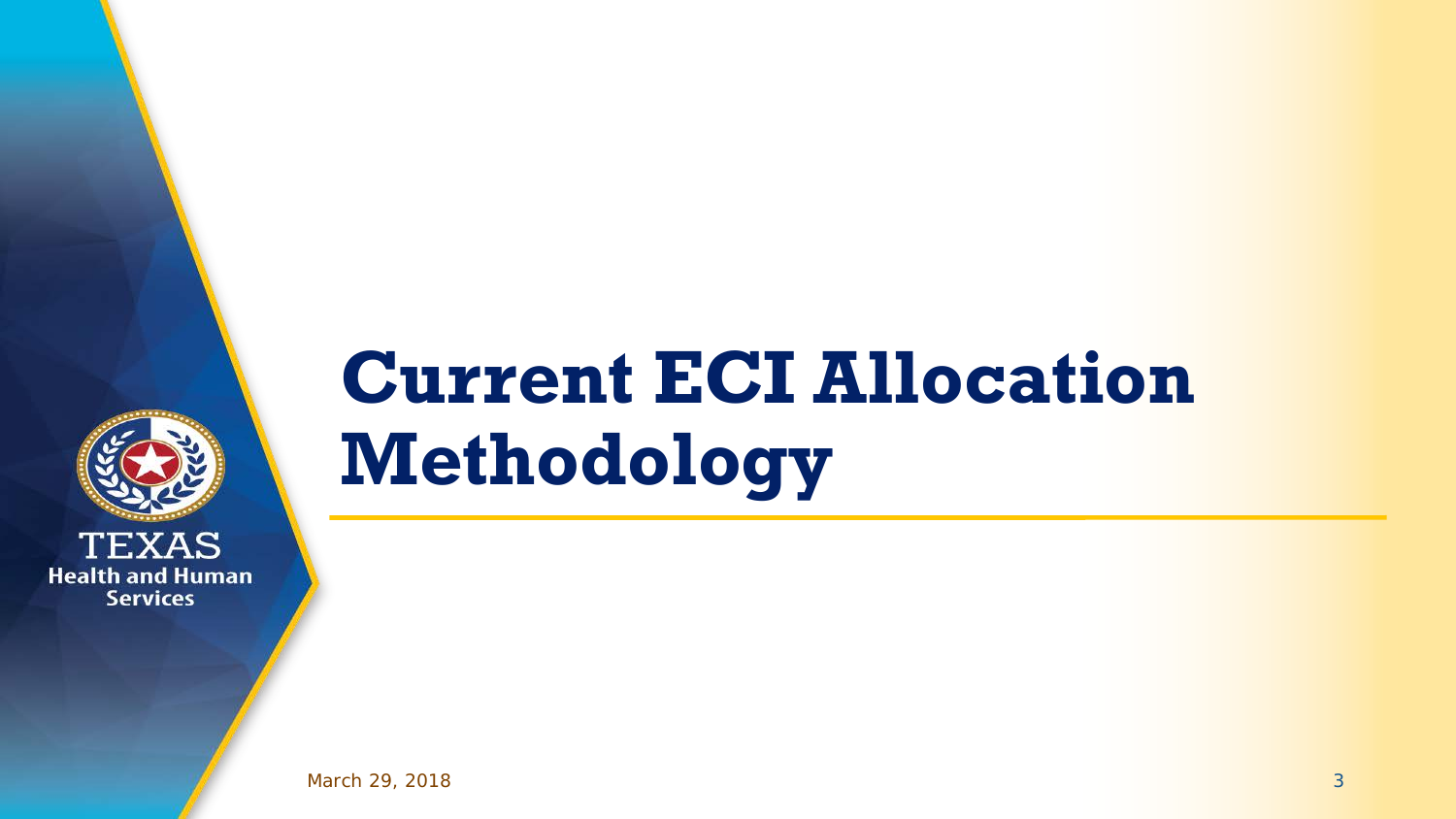

#### **Current Methodology Overview**

- Contract number of children
- Allocation of Medicaid appropriations
- Allocation of cost reimbursement contract funds
- Locally collected funds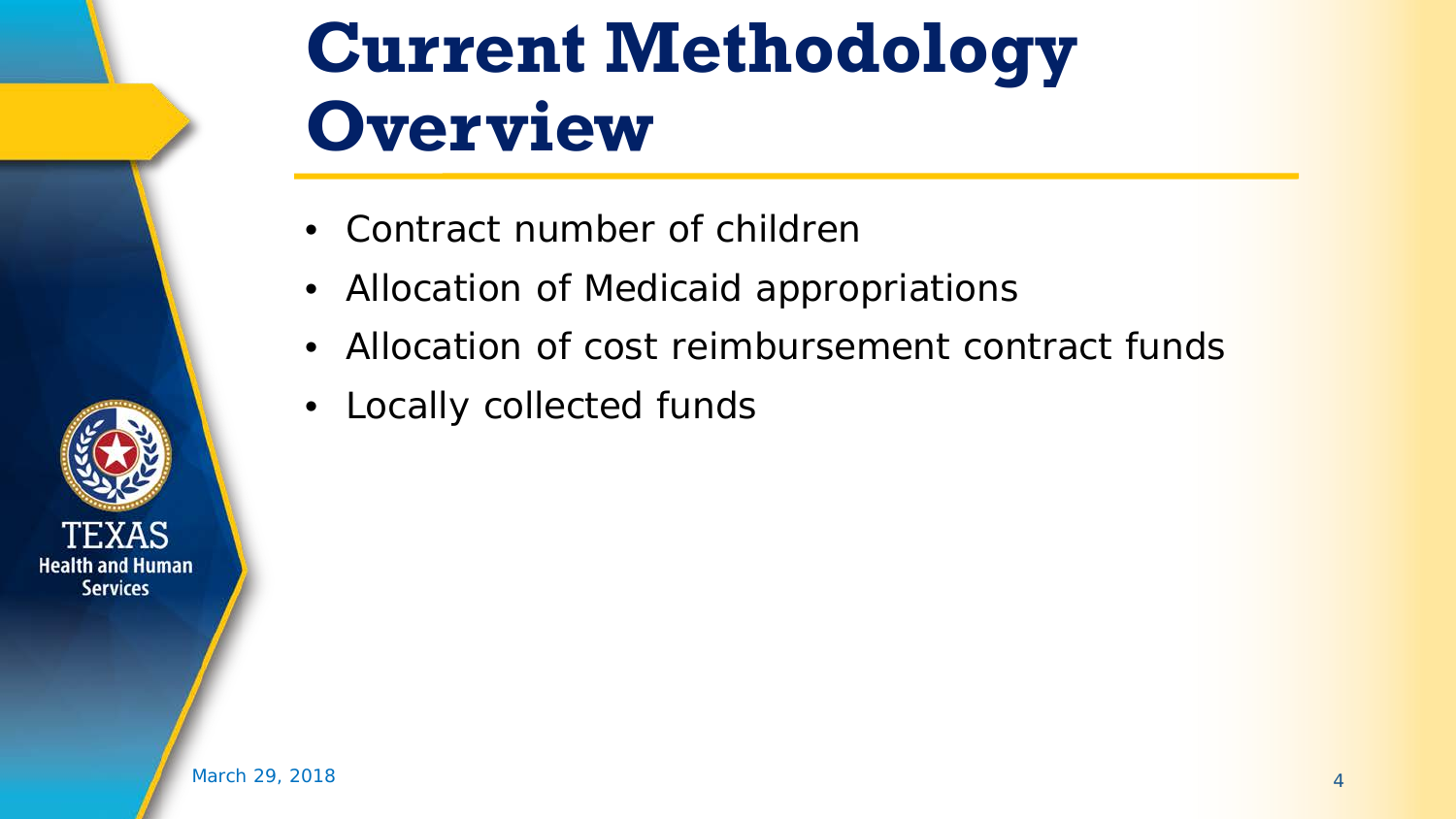

#### **Contract Number of Children**

**Primary Factor Enrollment (slots)**

March 29, 2018 5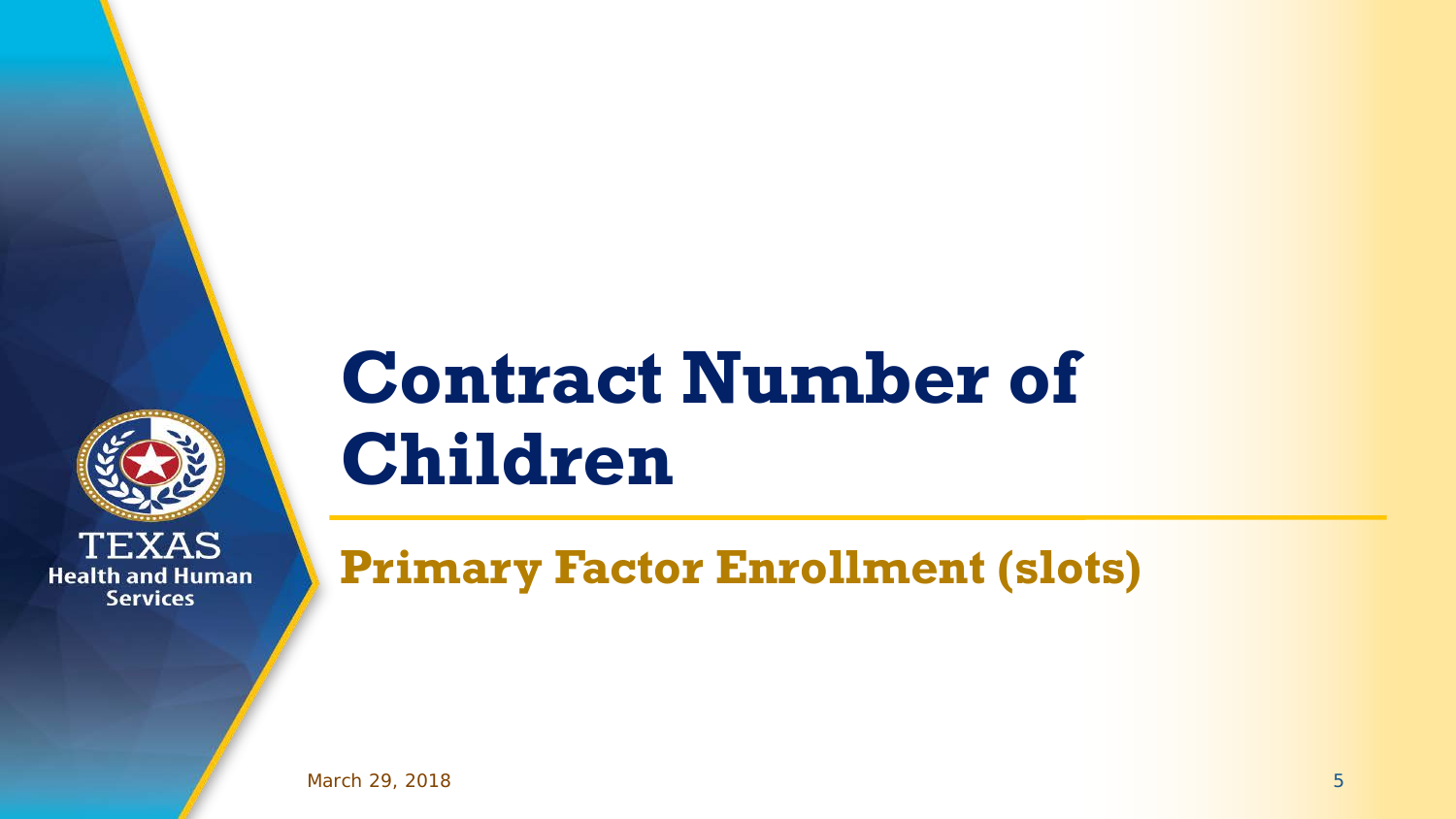# **Contract Number of Children**

- 1. Census data county or zip code, age 0-3 growth rate
- 2. Calculate contractor's average enrollment for March and April of current fiscal year
- 3. Multiply average enrollment by the contractor's growth rate for number of children gained or lost
- 4.Add to the average enrollment for contractor's preliminary number of children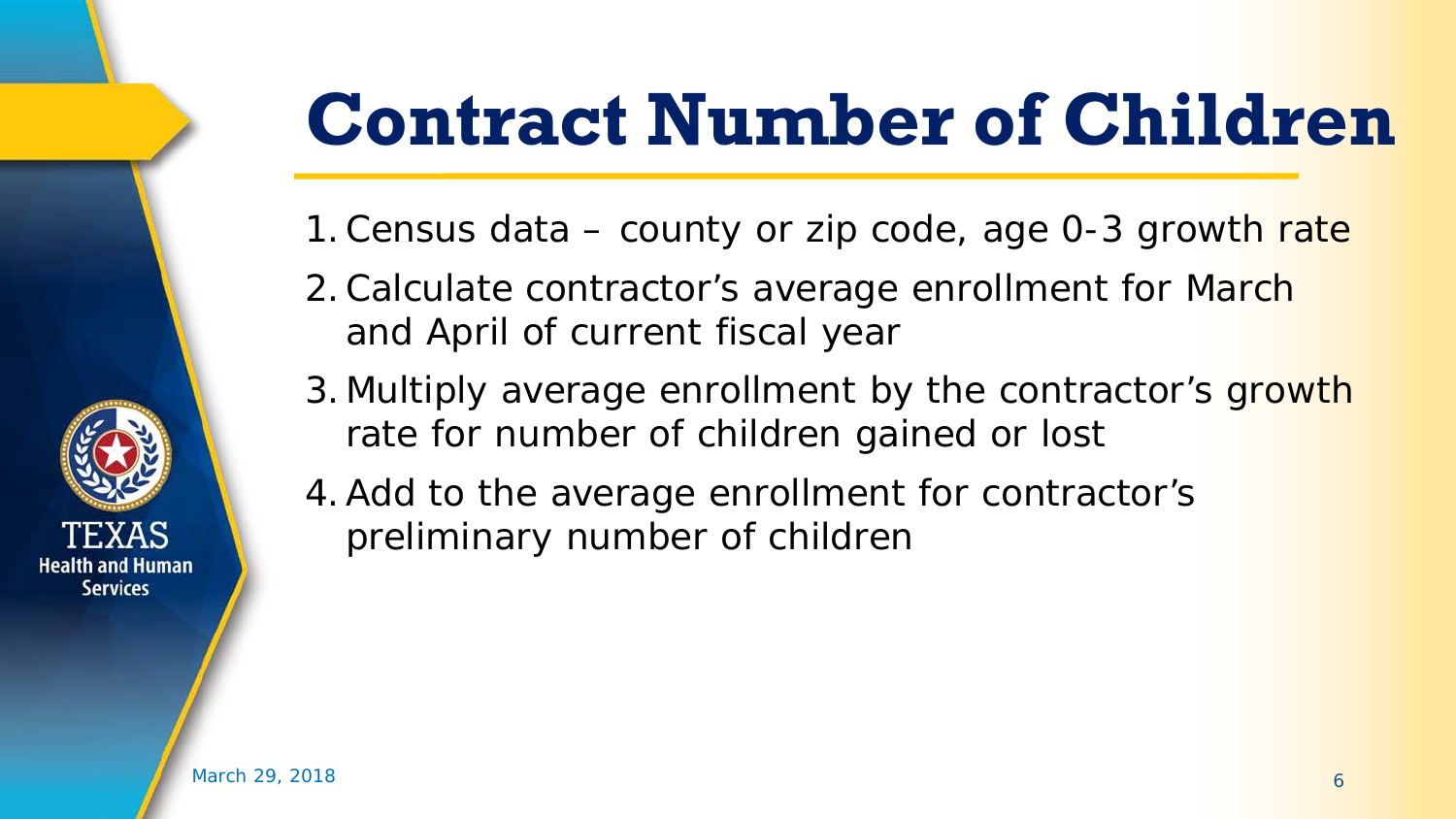# **Contract Number of Children**

- 5.Sum preliminary number of children across contractors
- 6.Calculate variance from legislative target
- 7.Adjust contractor's growth rate by the variance
- 8.Multiply average enrollment by adjusted growth rate
- 9. Add to average enrollment for contractor's contract number of children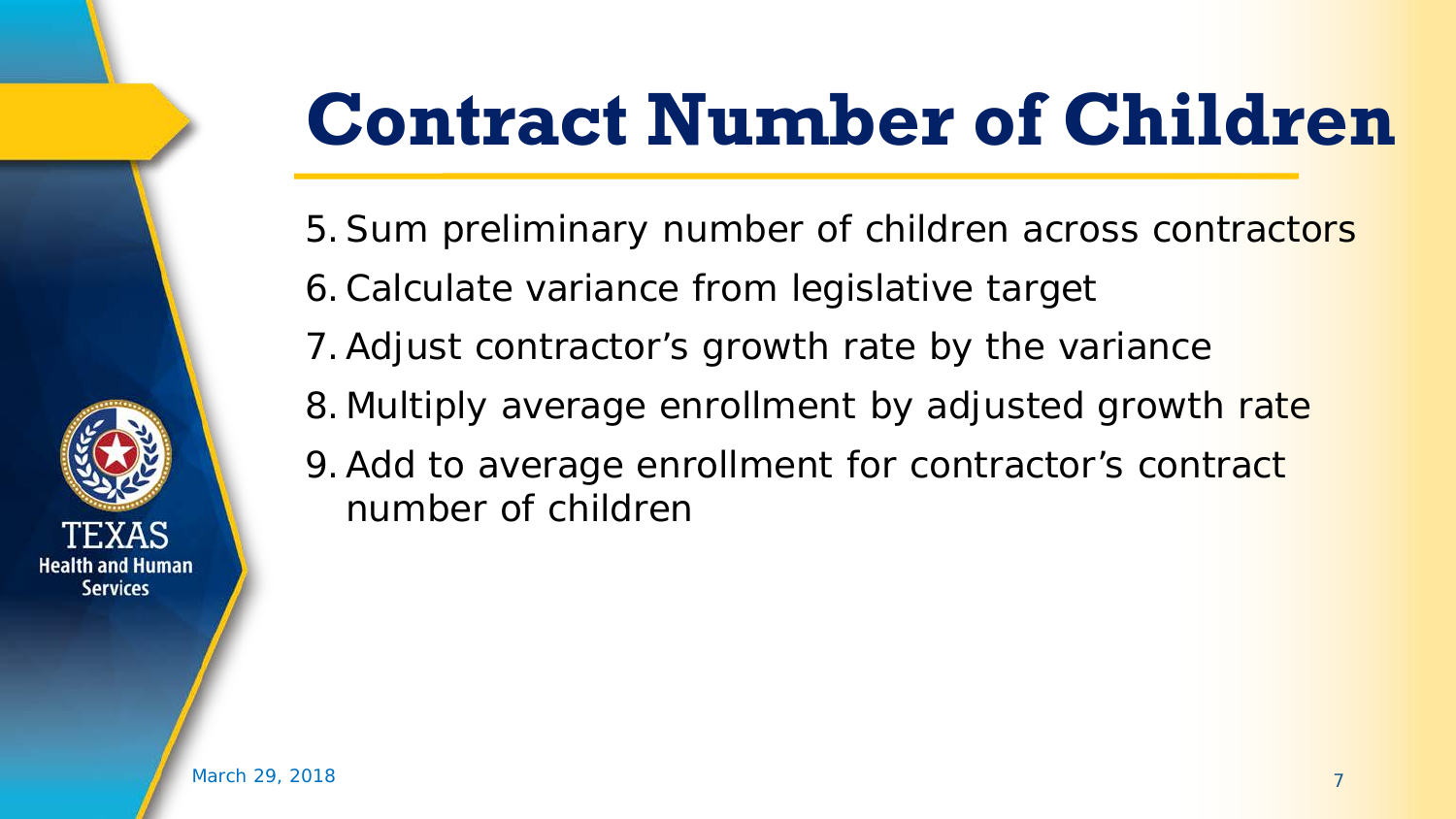# **Example - Stellar ECI**

- Average March and April enrollment rounded: 242
- Average of March and April growth rate: 15.63%
- Rounded to 38 new children
- Statewide exceeds legislative target: .98%
- Adjust the increase to legislative target
- Rounded to 35 new children
- New contract number: 277

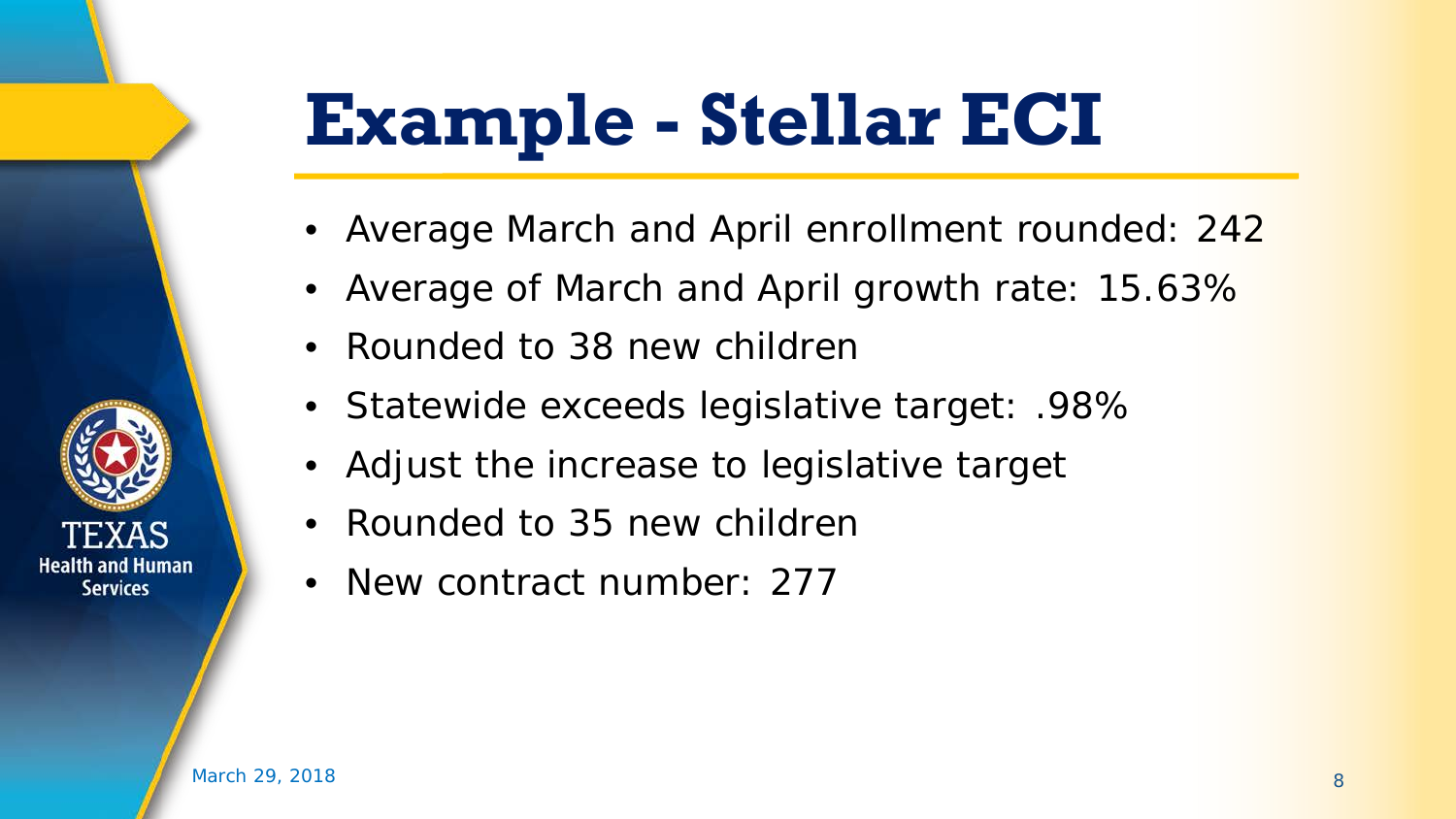# **Example - Stellar ECI**

- 242 March/April enrollment
- 242  $\times$  15.63% = 38
- $242 + 38 = 280$
- 280 X .98% = 3
- $38 3 = 35$
- 35 new children
- 242 + 35 = 277
- 277 new contract number of children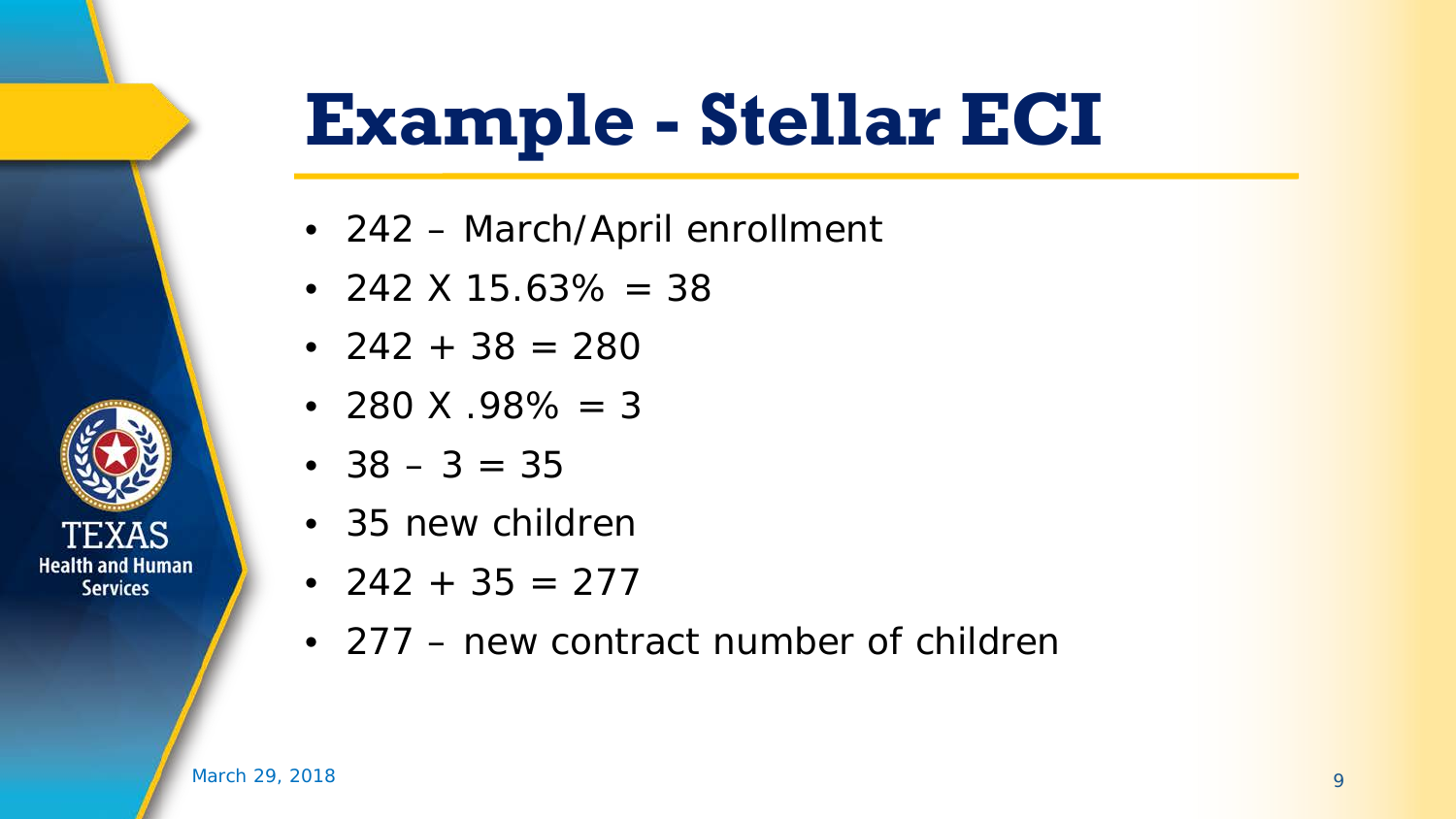

# **Medicaid Appropriations**

**State Match Only:**

**Medicaid Administrative Claiming (MAC)**

**Targeted Case Management (TCM)**

**Specialized Skills Training (SST) March 2018 10 2018 10 2019 10 2018 10 2018 10 2018 10 2018 10 2018 10 2018 10 2018 10 2018 10 2018 10 2018 10 2018 10 2019 10 2019 10 2019 10 2019 10 2019 10 2019 10 2019 10 2019 10 201**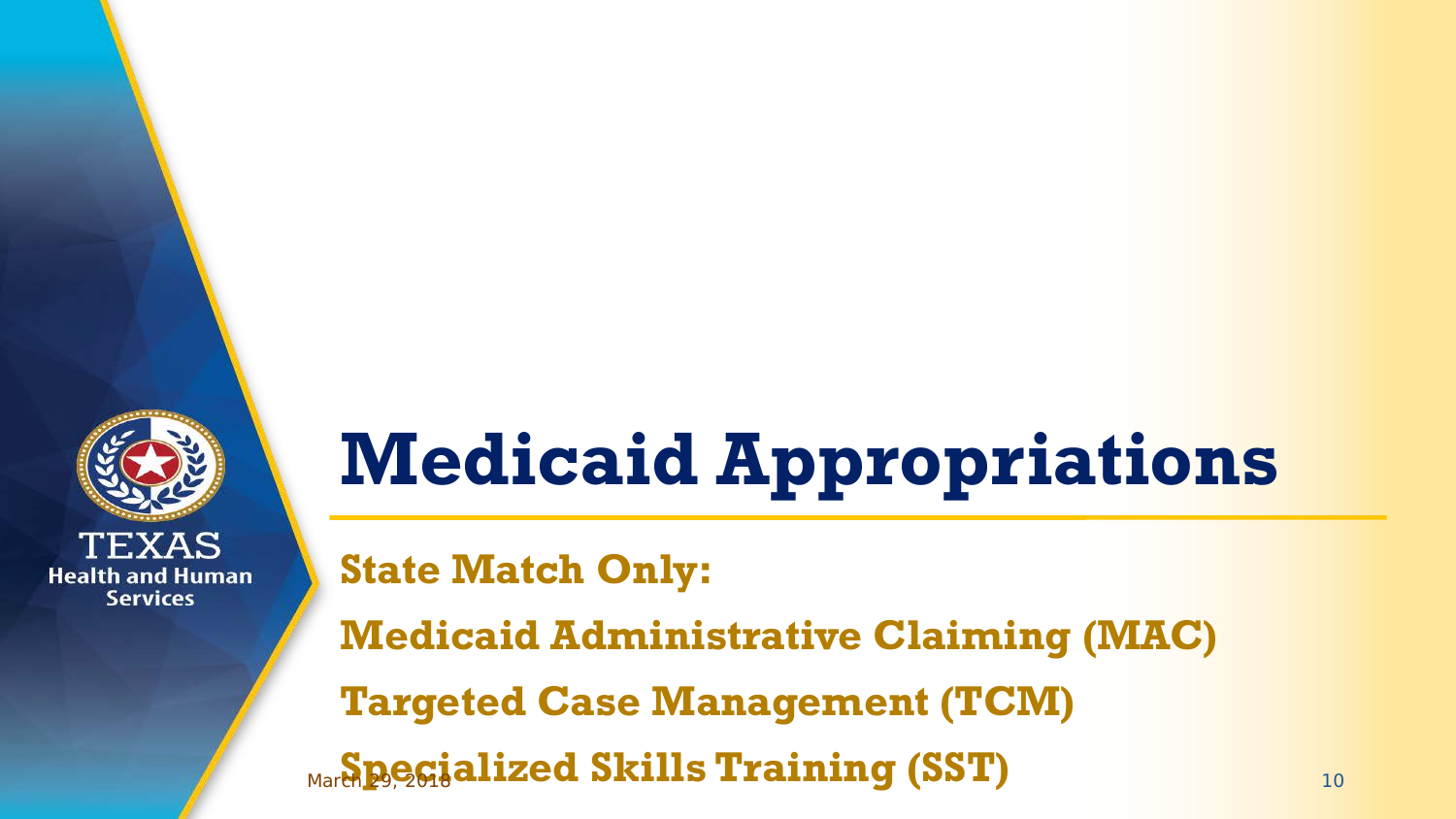

## **MAC Allocation**

- 1.Public entities only
- 2.Sum all public contractors' statewide total most recent fully paid fiscal year (earned)
- 3.Adjusted to appropriation of the upcoming contract year:
	- a.Appropriation divided by statewide total paid
- 4.Sum contractor's paid amount most recent fully paid fiscal year
- 5.Adjustment times contractor's paid amount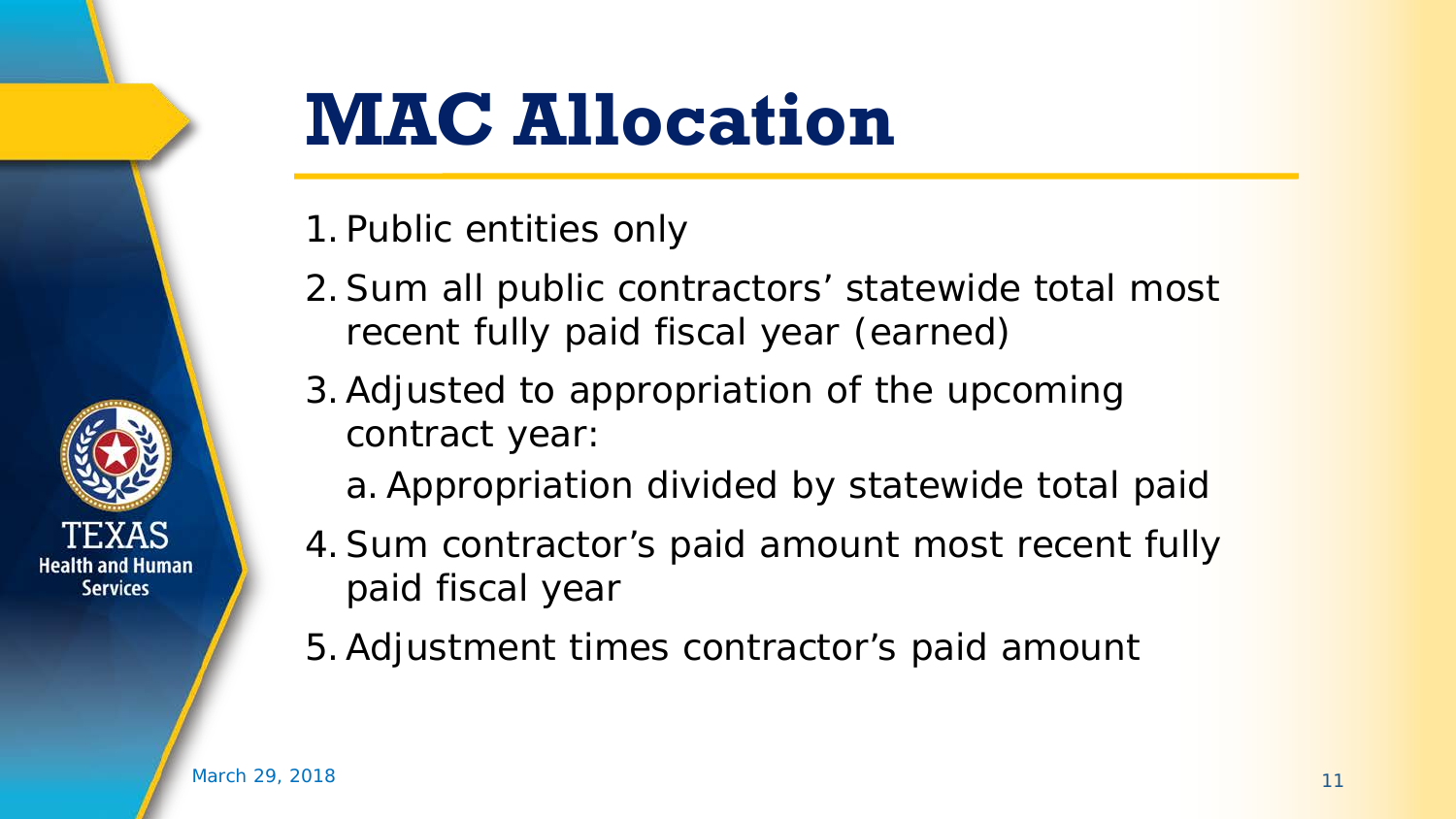# **Example – Stellar ECI**

- 1.Statewide paid in FY 2015: \$5,937,280
- 2.2017 Appropriation: \$5,204,705
	- 87.66%
- 3.Stellar's MAC money for MAC activities performed in FFY 2015: \$72,457
- 4.MAC allocation for 2017 contract: \$63,516

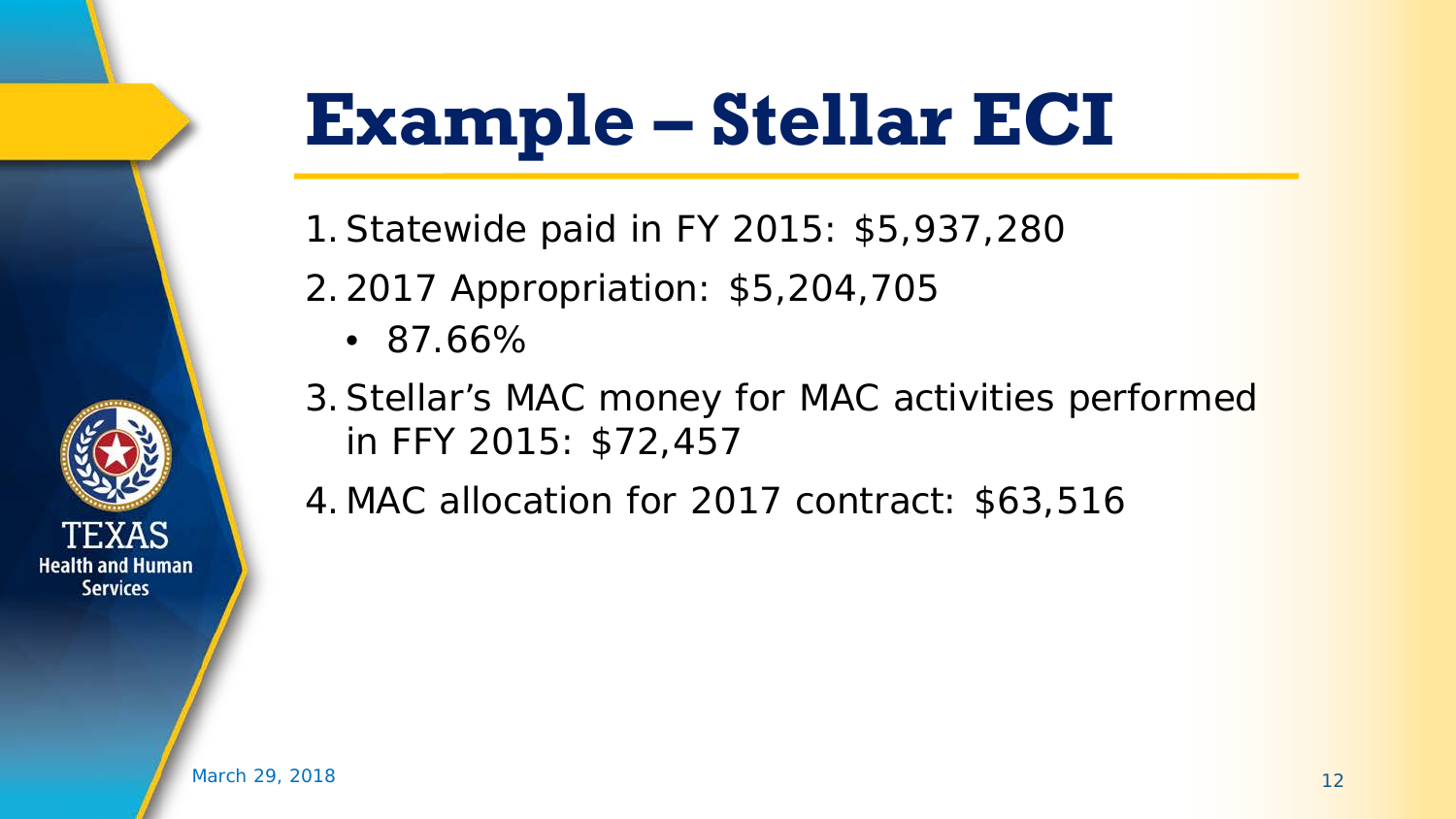# **Example – Stellar ECI**

- $$5,204,705 / $5,937,280 = 87.66\%$
- $$72,457 \times 87.66\% = $63,516$
- \$63,516 MAC allocation

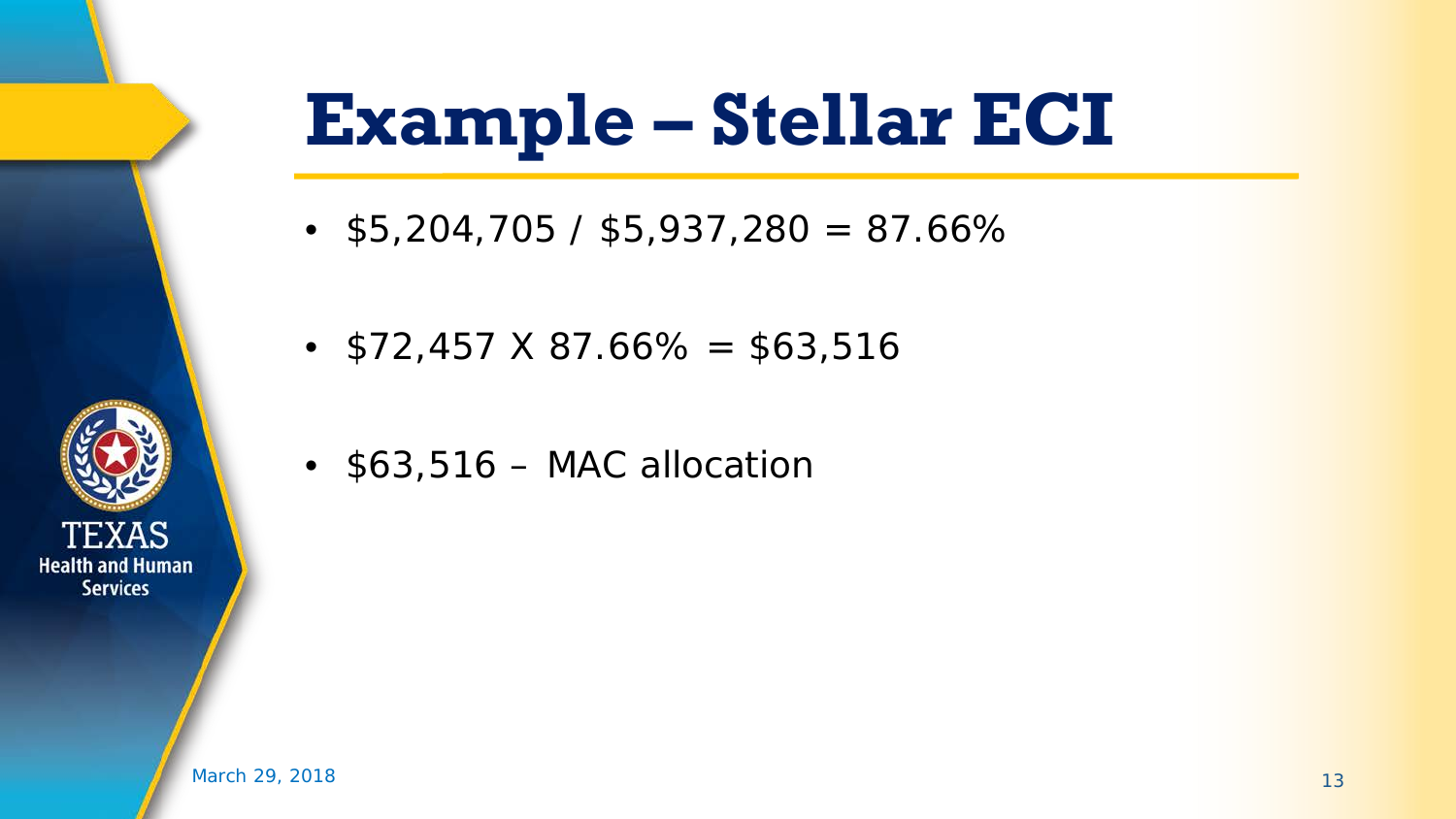

### **Number of Medicaid Children**

- 1.Contractor Medicaid percentage Average of first 2 quarters of current fiscal year
- 2.Apply percentage to proposed contract number of children

Example – Stellar ECI

- 2016 Medicaid %: 56.9%
- New number of children: 277
- **Number of Medicaid children: 158**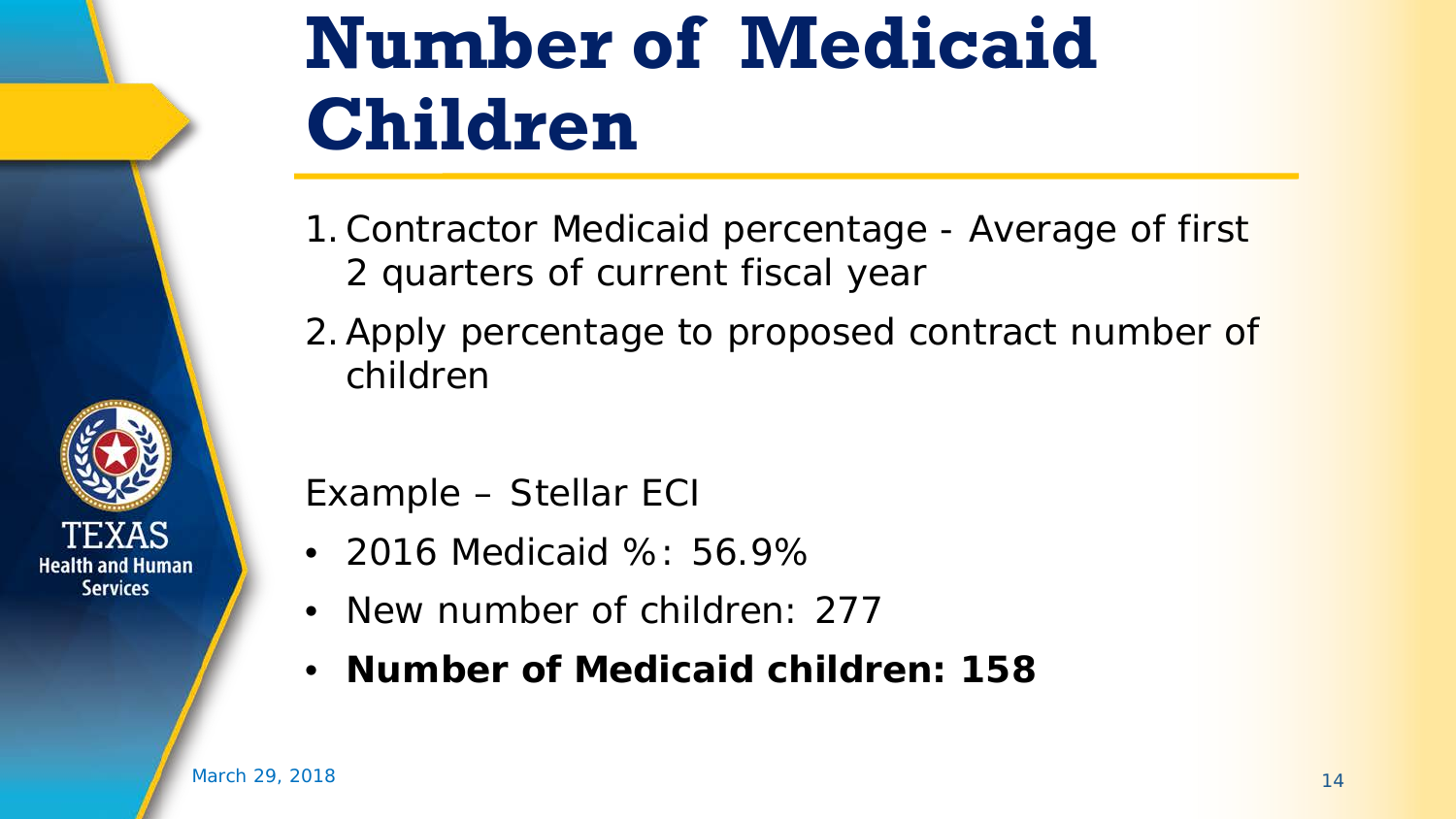

# **TCM Allocation**

- 1.Divide statewide TCM appropriation by statewide number of Medicaid children
- 2.Multiply by contractor's number of Medicaid children

Example – Stellar ECI

- State match appropriation: \$20,736,163
- Statewide number of Medicaid children: 16,346
- $$20,736,163 / 16,346 = $1,268.57$
- \$1,268.57 per Medicaid child
- $$1,268.57 \times 158 = $200,434$

**March 29, 2018 TCM allocation: \$200,434** 15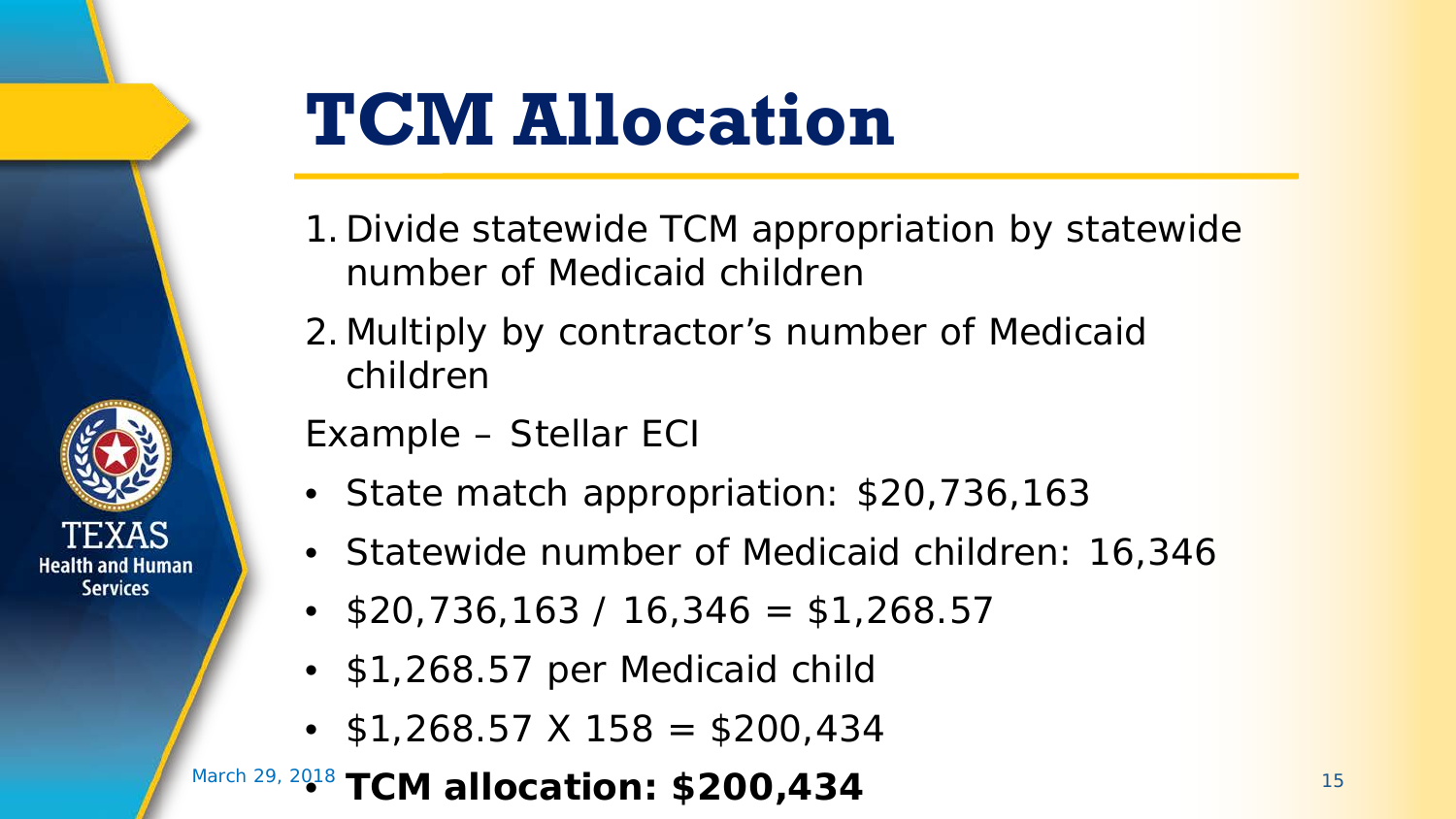

# **SST Allocation**

- 1.Divide statewide SST appropriation by statewide number of Medicaid children
- 2.Multiply by contractor's number of Medicaid children

Example – Stellar ECI

- State match appropriation: \$34,110,690
- Statewide number of Medicaid children: 16,346
- $$34,110,690 / 16,346 = $2,086.79$
- \$2,086.79 per Medicaid child
- $$2,086.79 \times 158 = $329,713$

#### **March 29, 2018 SST allocation: \$329,713** 16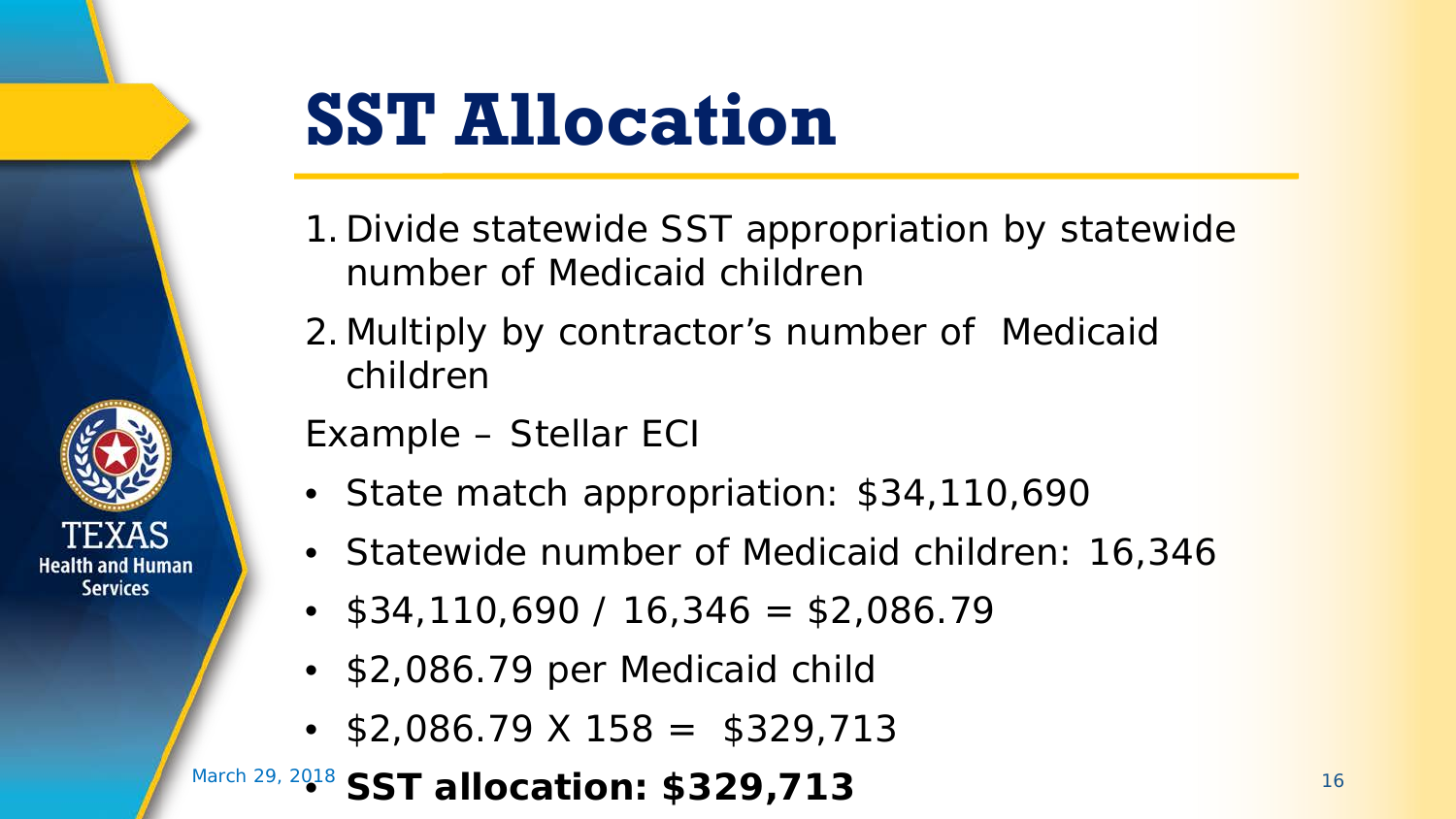

## **Total Medicaid Match**

Sum of contractor's MAC, TCM, and SST allocations

Funding application letter -

**Medicaid Funding included in State Appropriations**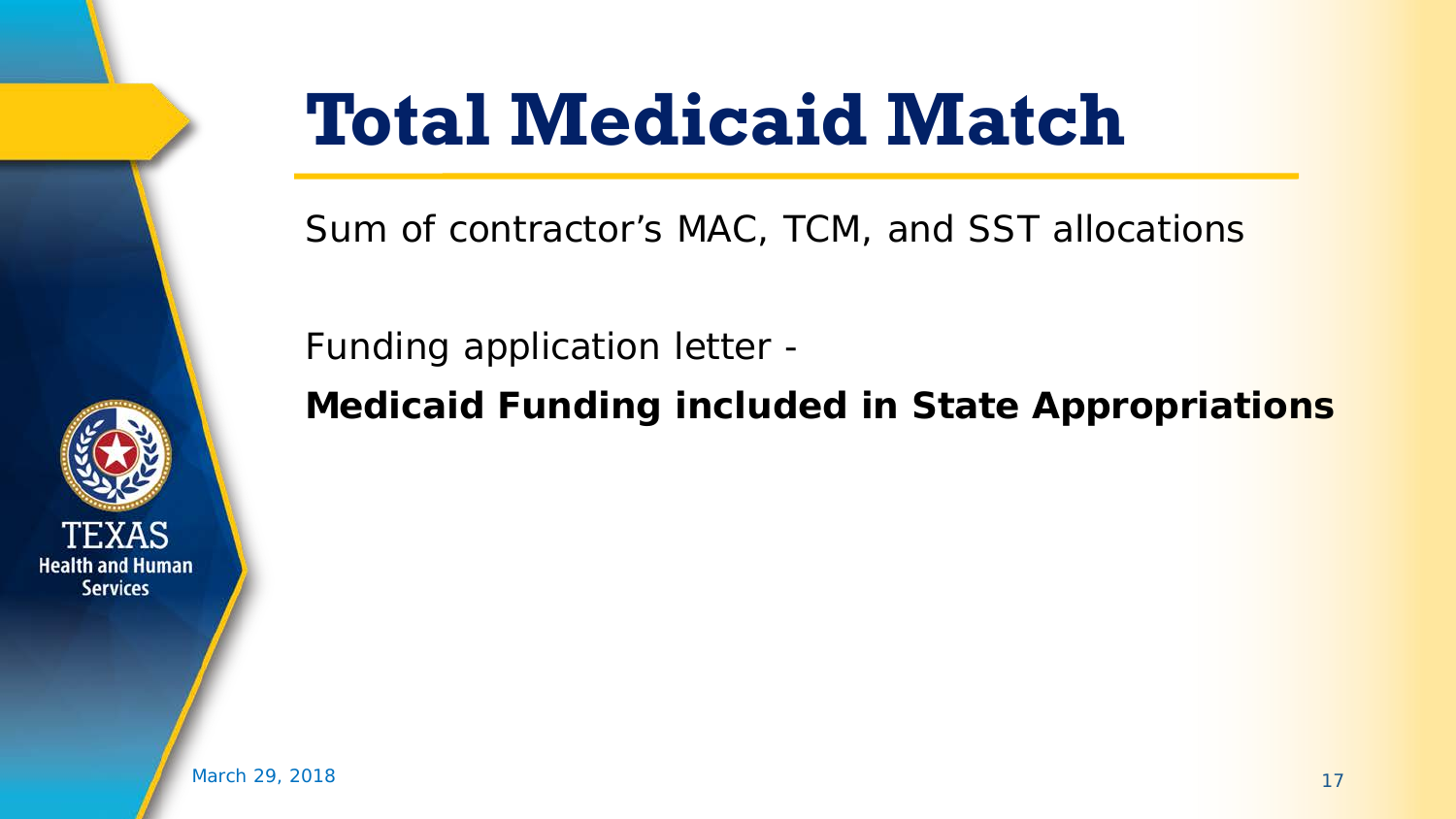

# **Example - Stellar ECI**

MAC allocation: \$63,516 TCM allocation: \$200,434 SST allocation: \$329,713

**Medicaid Funding included in State Appropriations: \$593,663**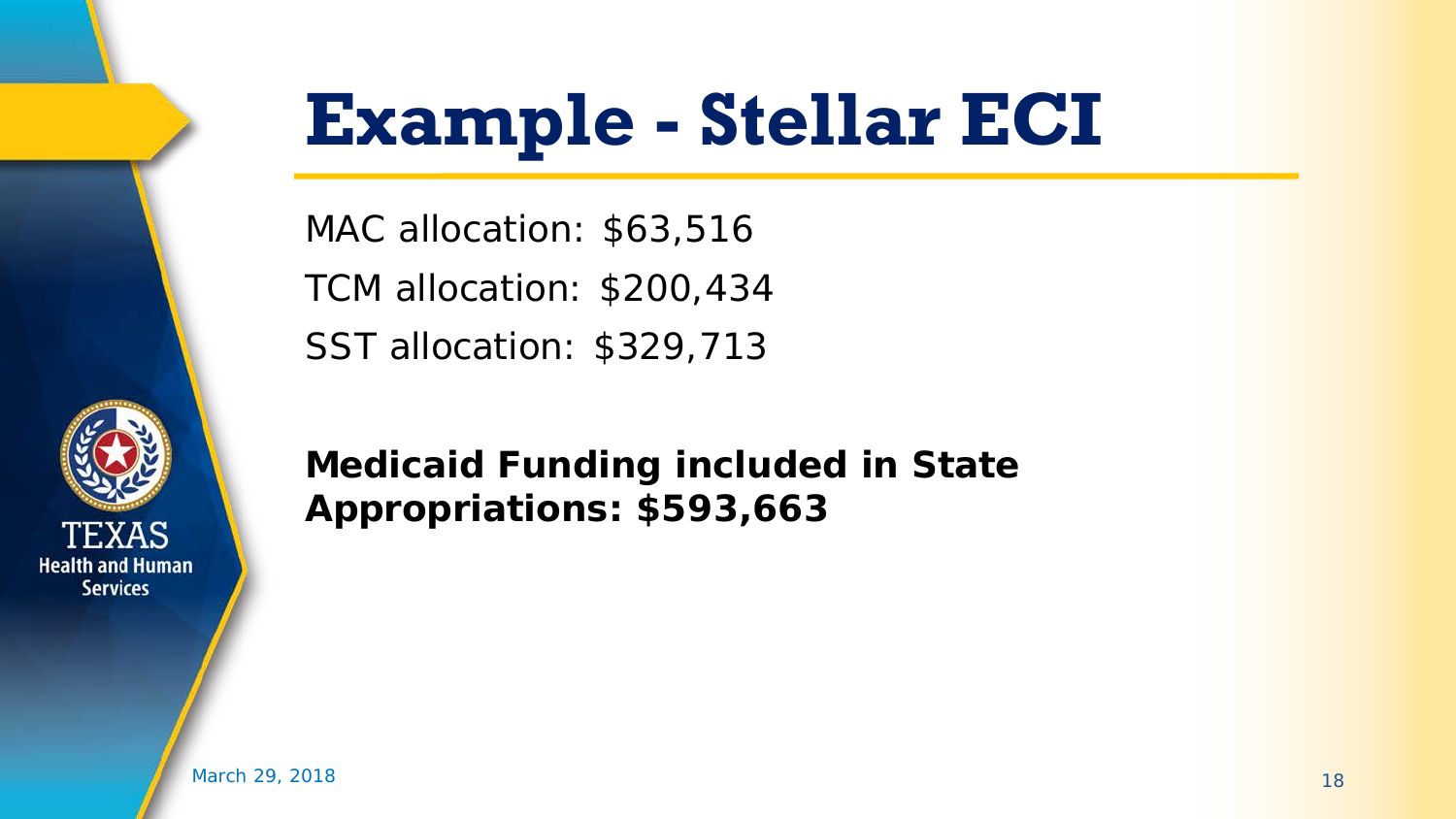

#### **Cost Reimbursement**

**Non-Medicaid Appropriations Temporary Assistance for Needy Families (TANF) Part C, Part B, and Foundation School Funds**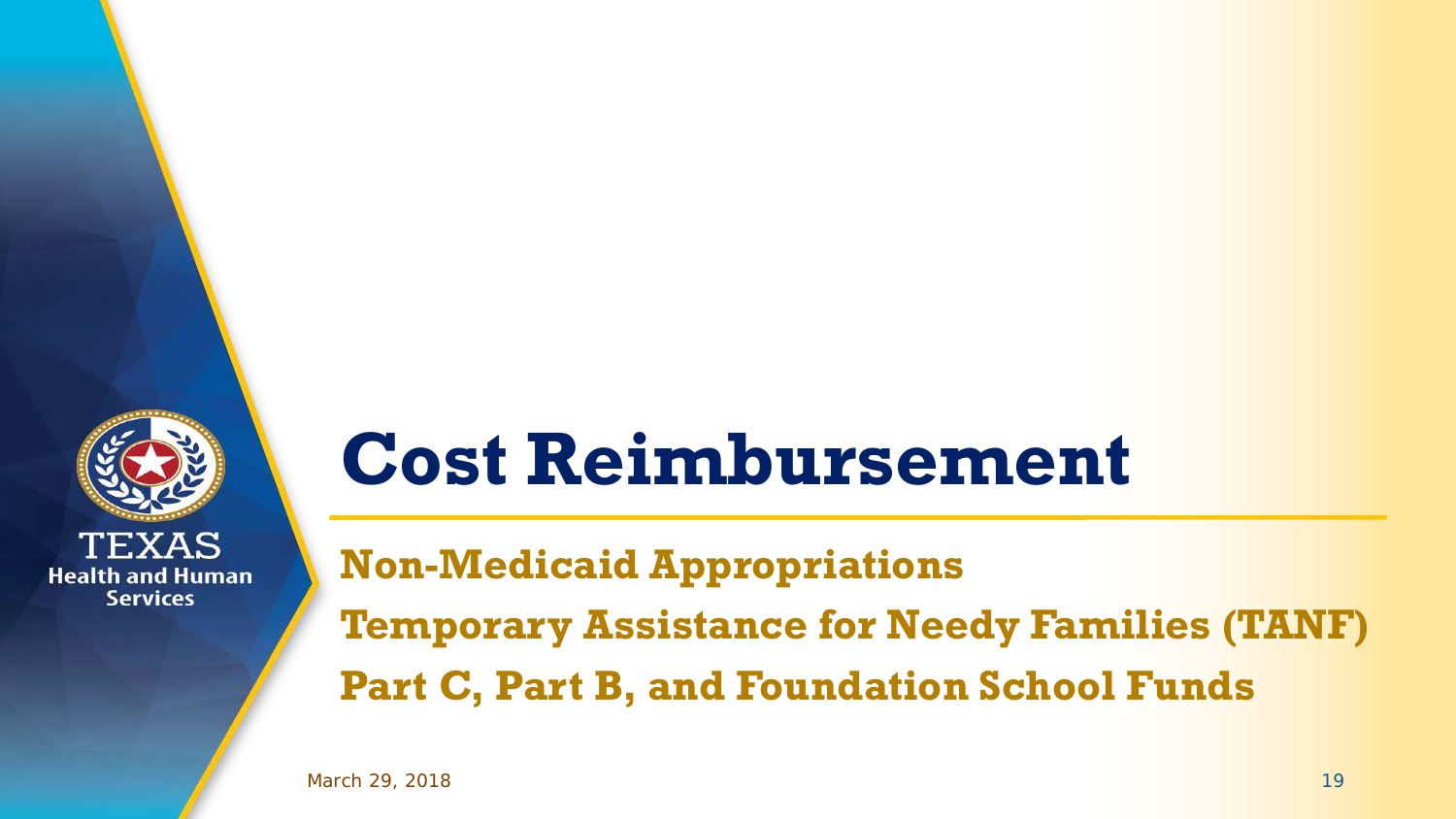

#### **Estimated Need**

- 1.Based on budget and number prior to mid-year adjustment
- 2.Sum contractor's current year budgeted cost reimbursement, MAC, TCM, and SST
- 3.Divide by current year contract number of children
- 4.Multiply by proposed number of children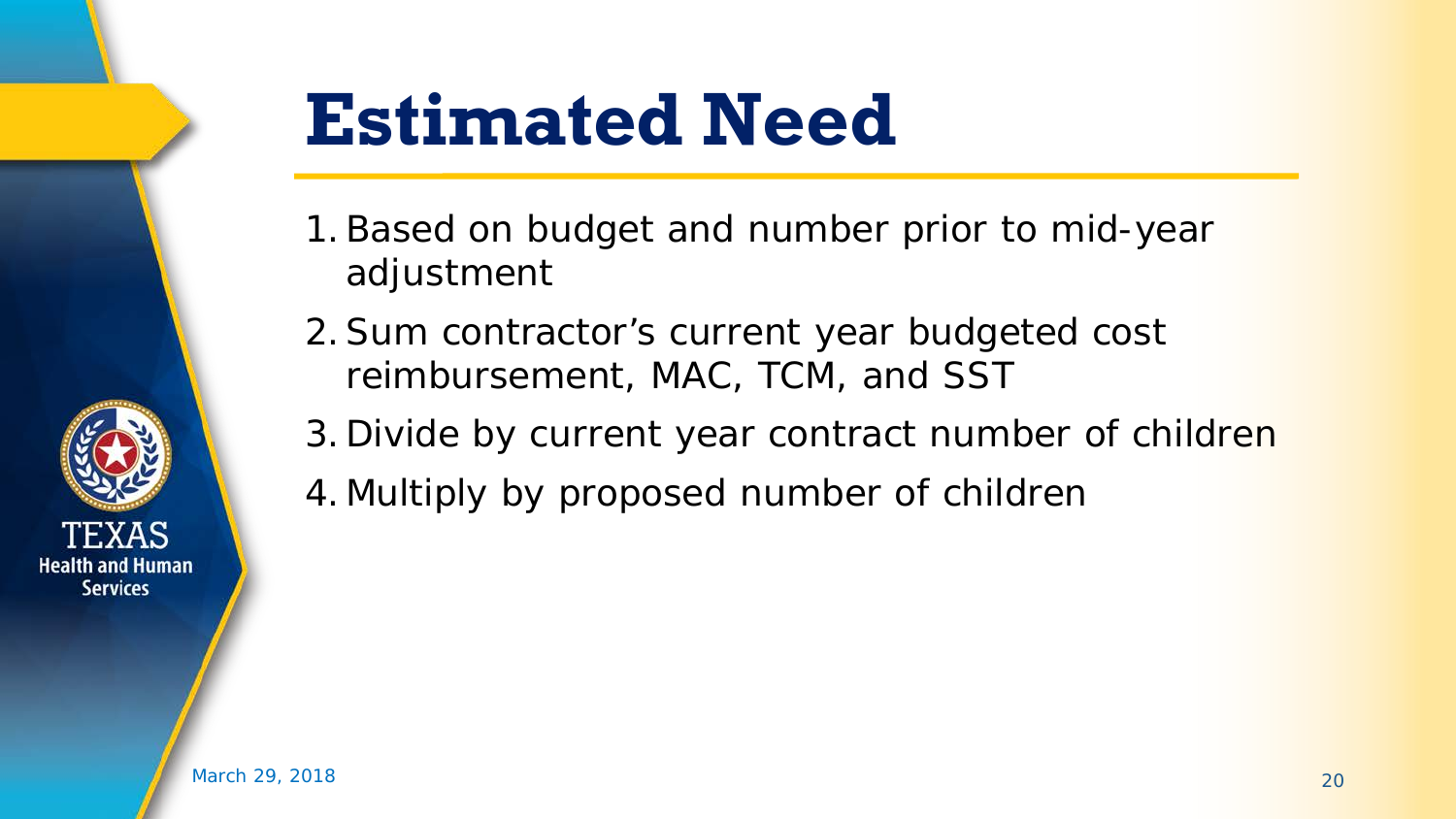# **Example – Stellar ECI**

- Current cost reimbursement, MAC, TCM, SST: \$1,423,024
- Current number of children: 235
- Current cost per child: \$6,055.42
- New number of children (slide 8): 277
- **New estimate of need: \$1,677,351**

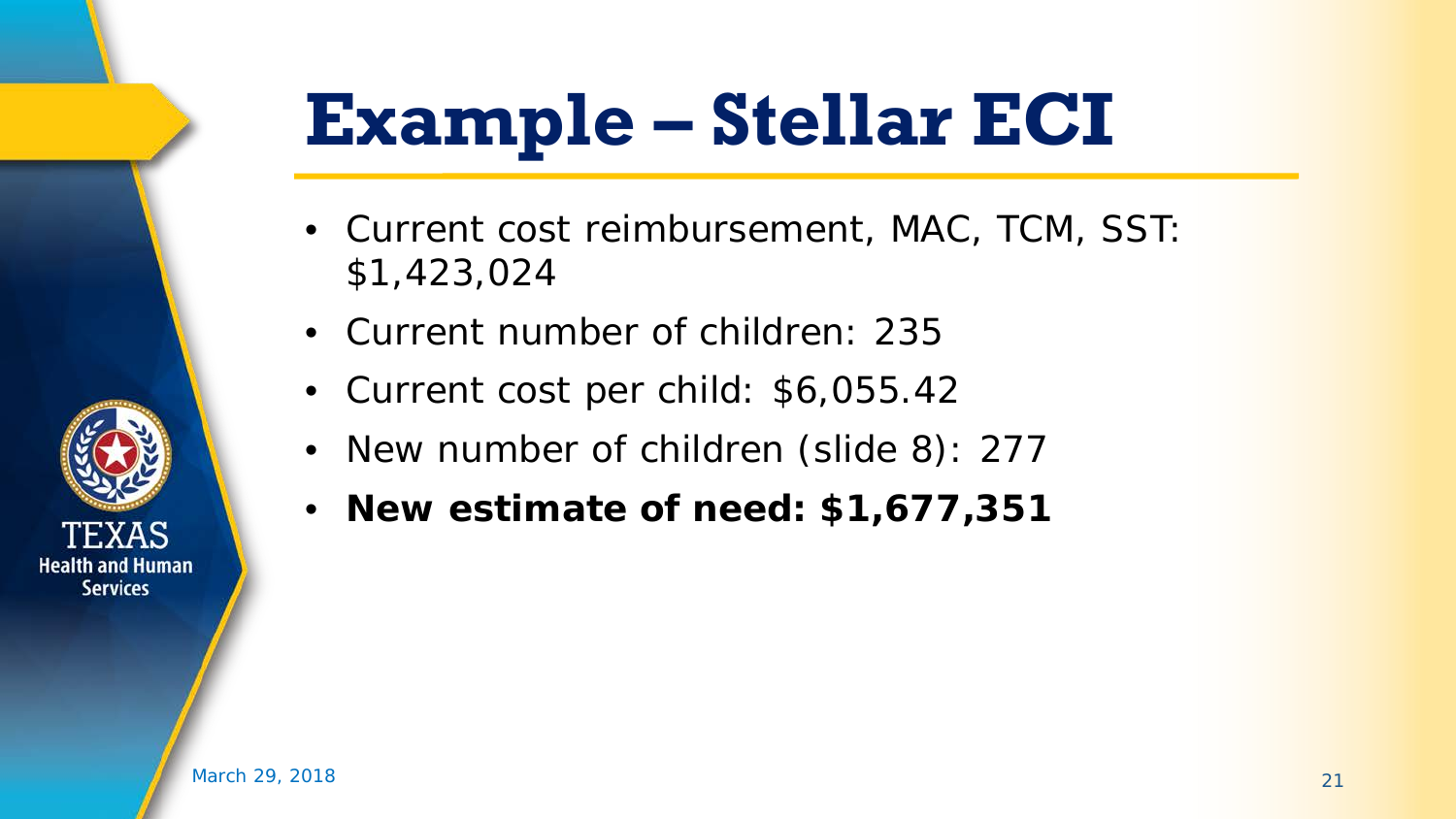# **Adjust to Appropriations**

1.Sum all contractors' estimated need

- 2.Divide total state appropriations by statewide need
- 3.Multiply by contractor's estimated need

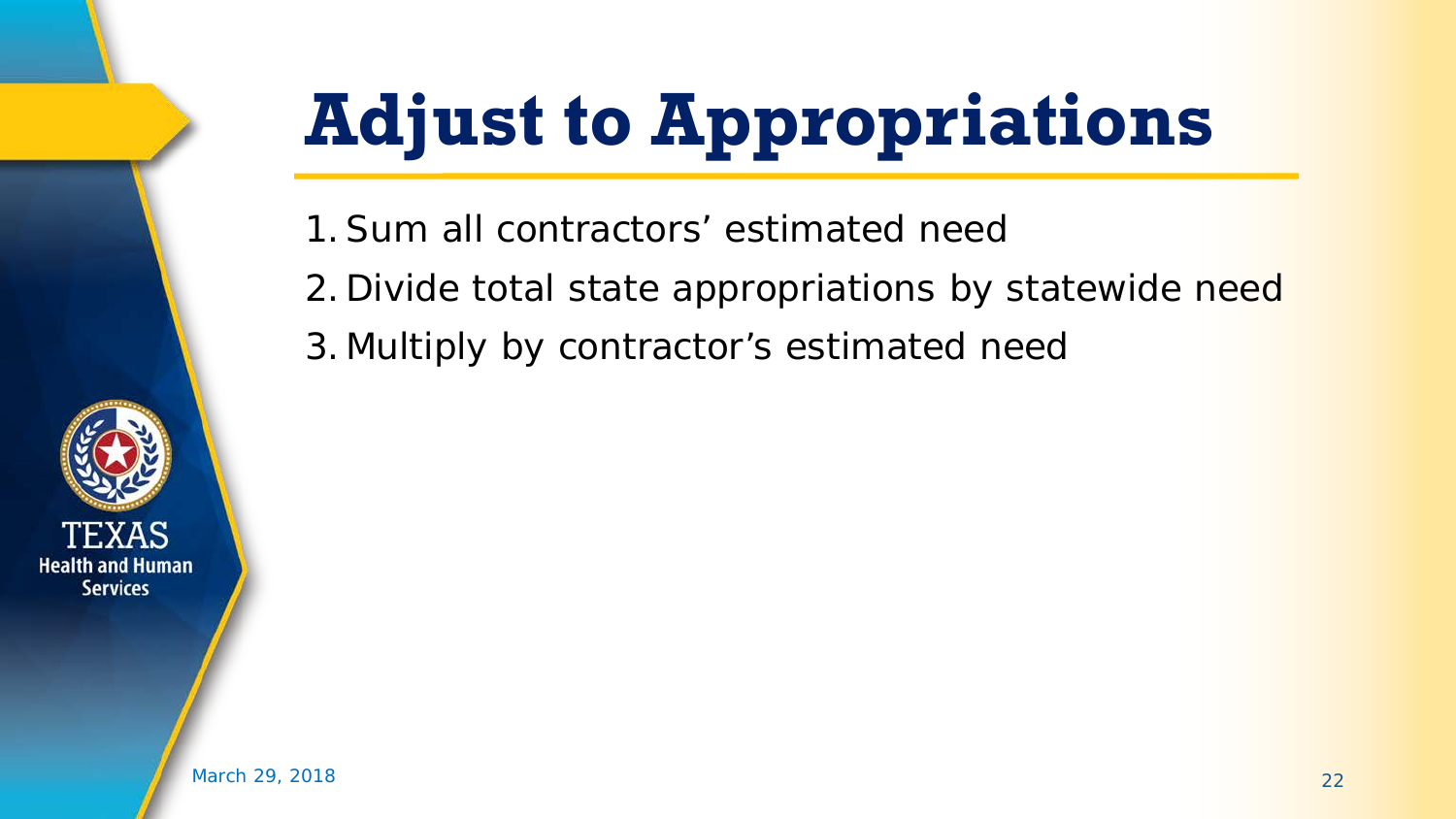# **Example – Stellar ECI**

- Statewide need: \$143,765,782
- Appropriation: \$140,462,790
- 140,462,790 / \$143,765,782 = 97.7%
- Stellar's estimate of need: \$1,677,352
- $$1,677,352 \times 97.7\% = $1,638,773$
- **Stellar's adjusted need: \$1,638,773**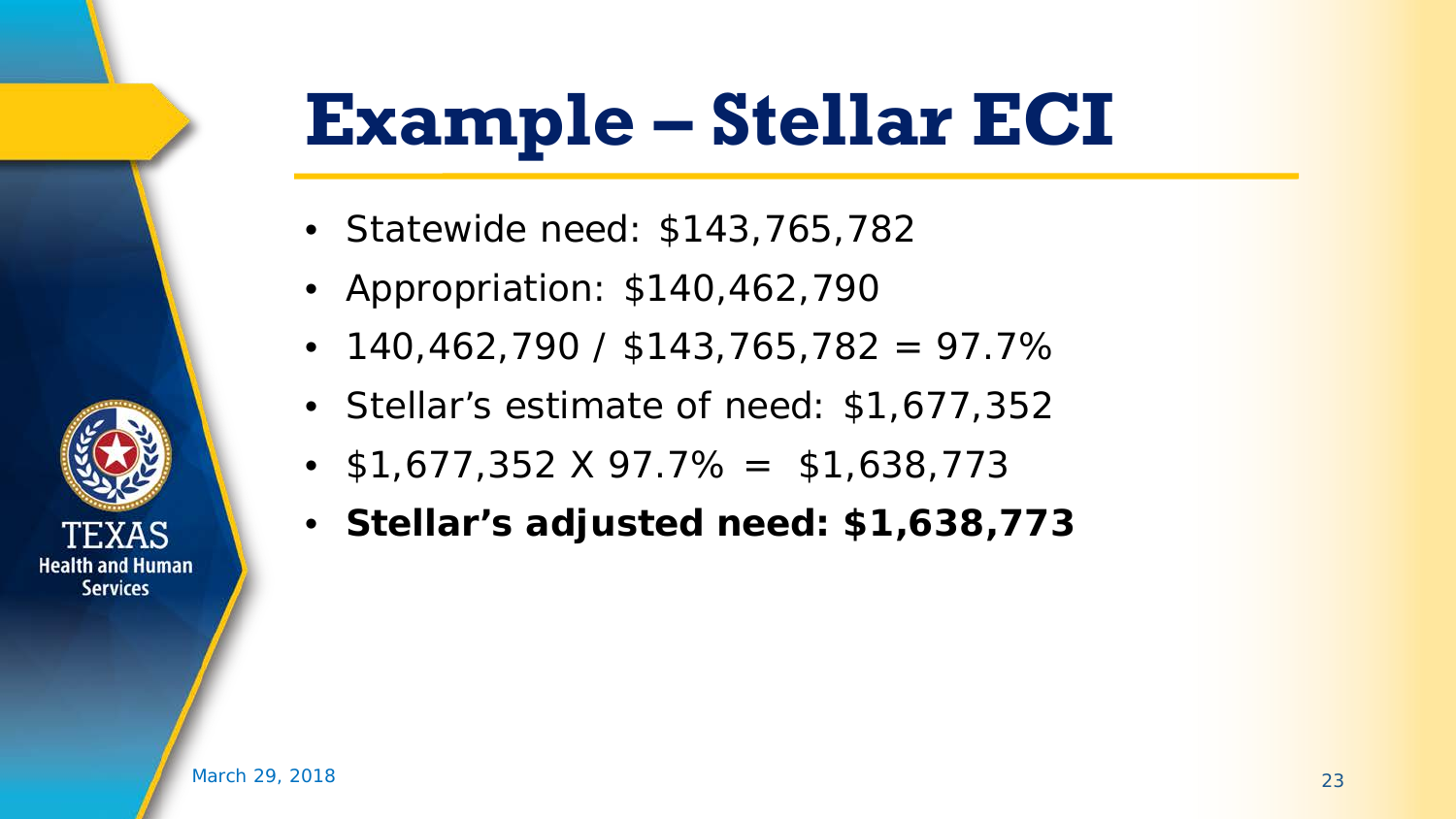

### **Preliminary Cost Reimbursement**

Contractor's adjusted need minus contractor's total Medicaid match (i.e. MAC, TCM, SST)

Example – Stellar ECI

- Adjusted need: \$1,638,773
- Medicaid match (slide 18): \$593,663
- Preliminary Cost Reimbursement: \$1,045,110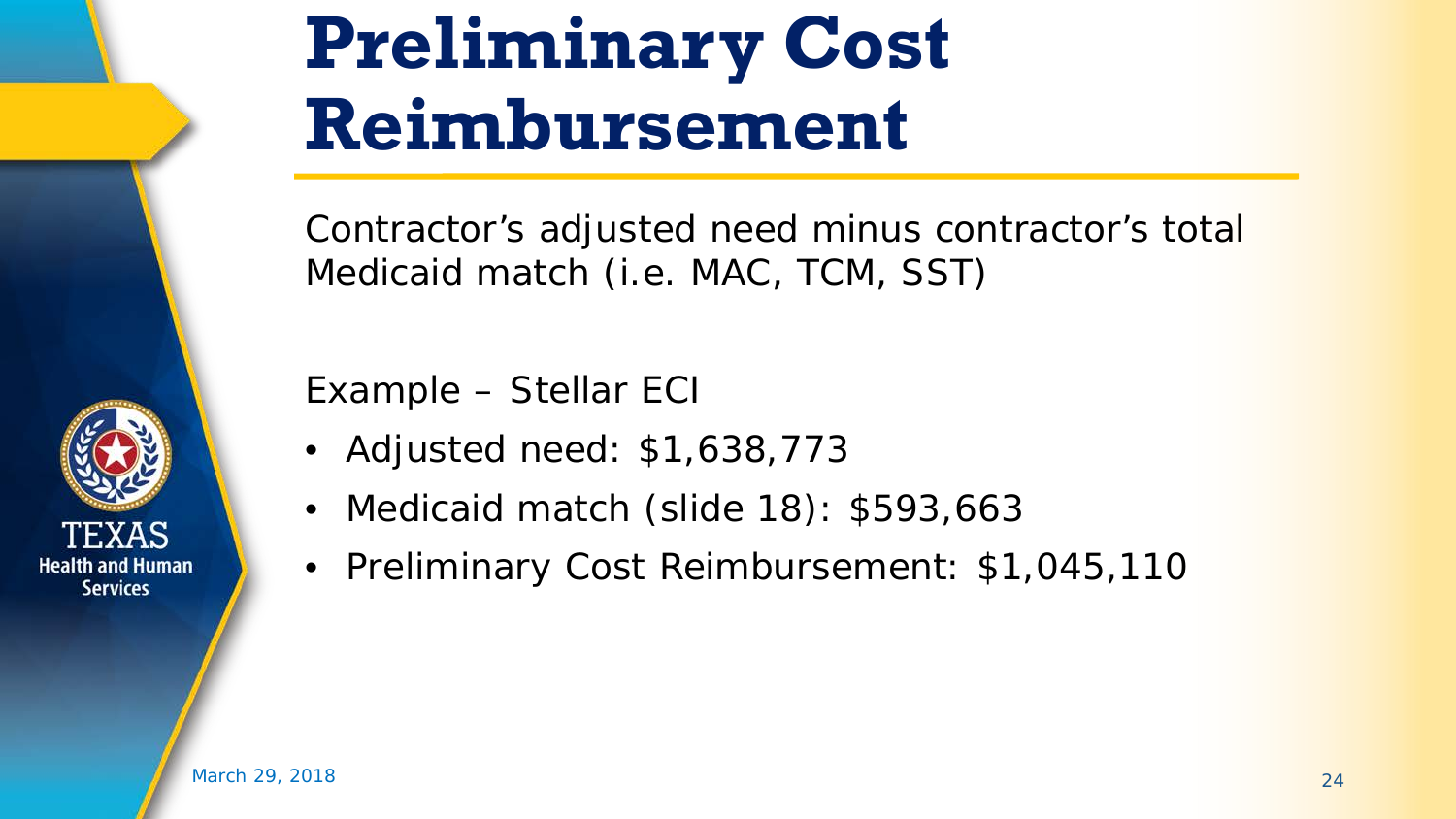#### **Cost per Child Standard Deviation (SD)**

- 1.Divide by proposed number of children
- 2.Calculate statewide standard deviation of 1.25
- 3. Identify corresponding dollar amount
- 4.Compare to all contractors' cost per child
- 5. If < SD of 1.25, then multiply proposed number of children by the corresponding dollar amount
- 6.Otherwise, use preliminary cost reimbursement

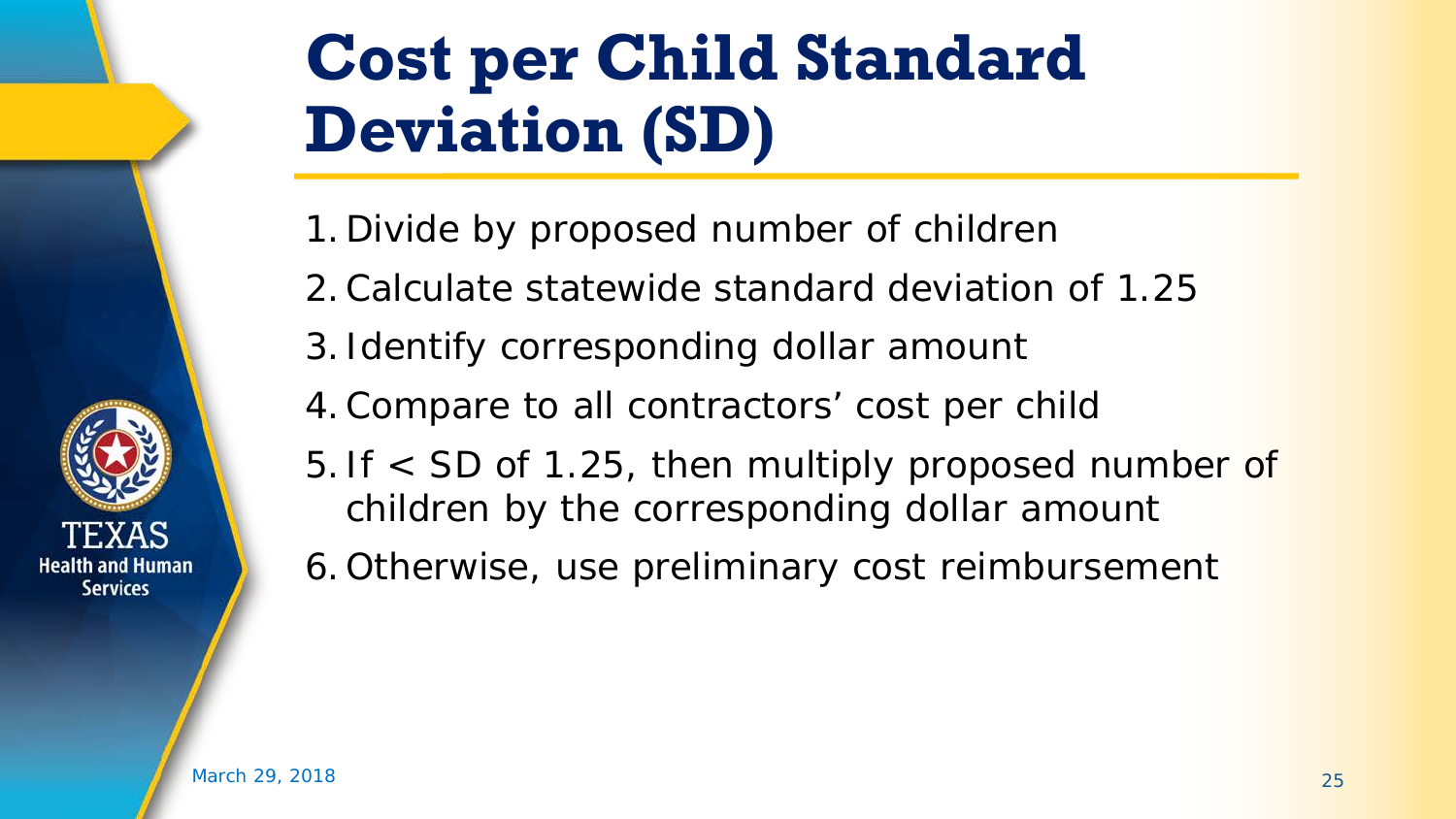# **Example – Stellar ECI**

- Cost Reimbursement: \$1,045,110
- Cost per child: \$3,772.96
- Standard deviation corresponds to: \$2,317.75
- Post SD Cost Reimbursement: \$1,045,110

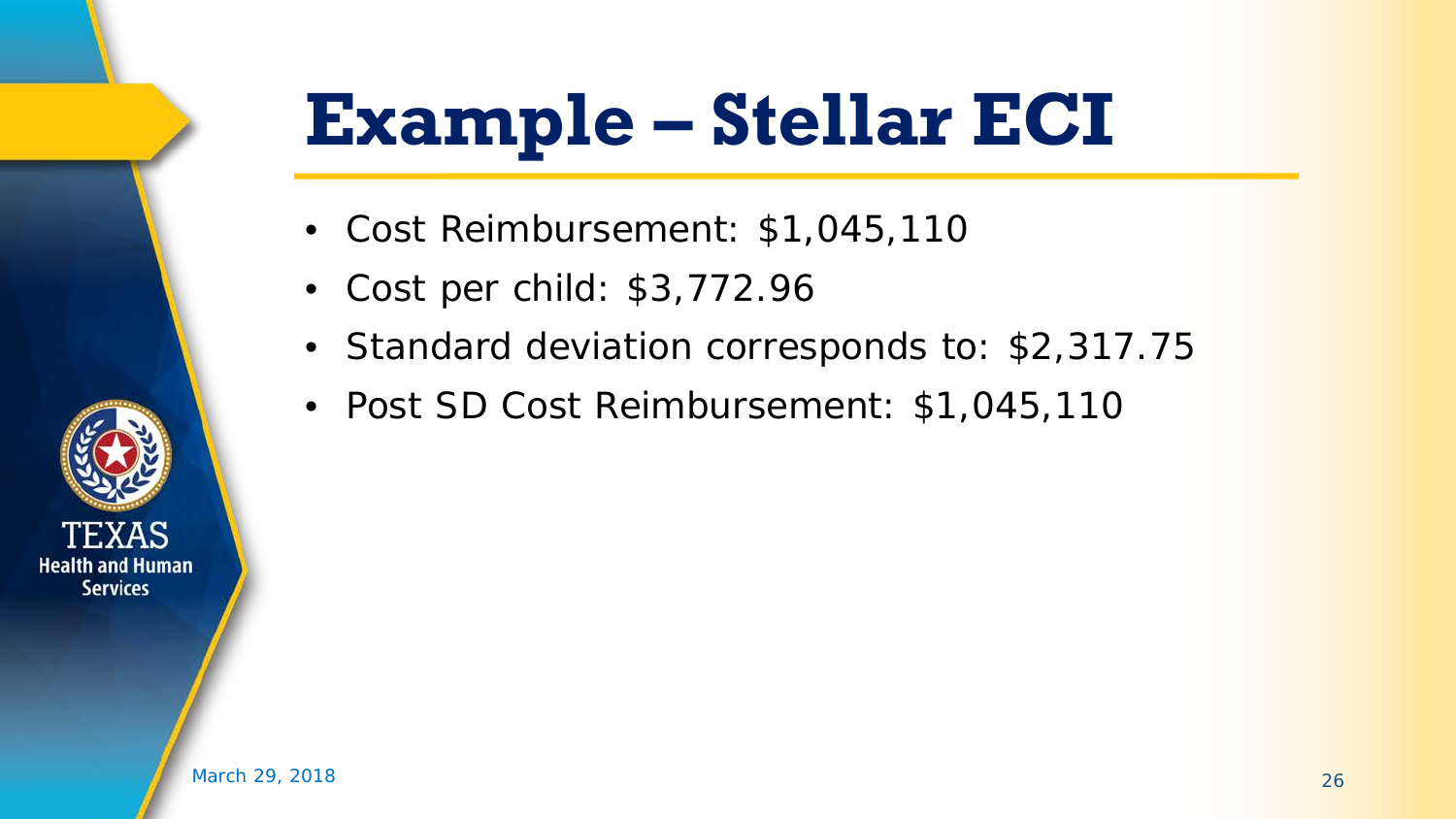#### **Cost per Child Standard Deviation (SD)**

- Standard Deviation Varies Each Year
- Depends on the differences in the values of each contractor's cost per client.
- In this example SD \$661
- Average cost per child \$3,144
- $$3,144 ($661 X 1.25) = $2,317$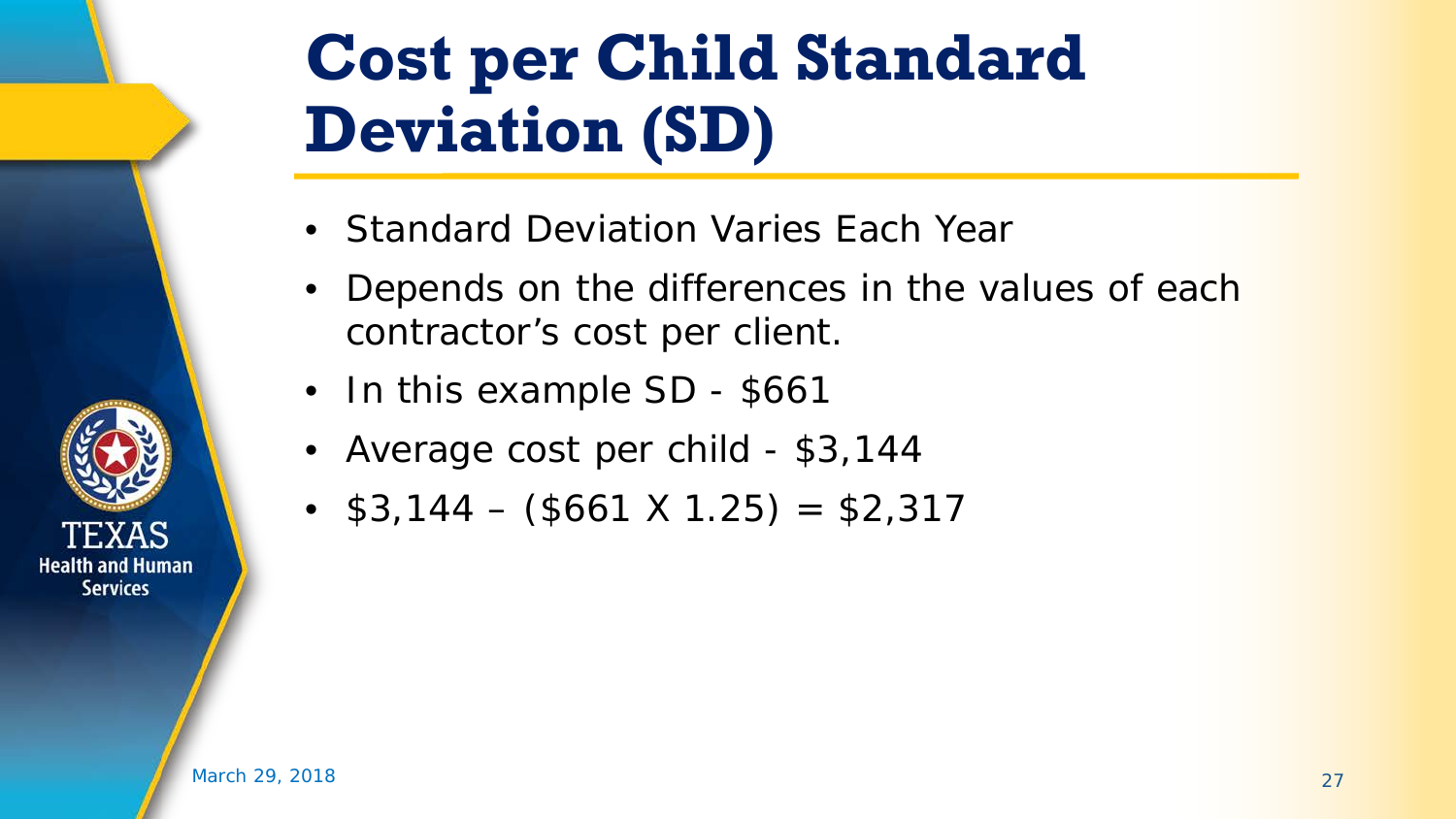# **Adjusted to Appropriations**

- 1.Sum all contractors' post SD cost reimbursement
- 2.Sum all contractors' preliminary cost reimbursement
- 3.Divide preliminary sum by SD cost reimbursement (amount change)
- 4.Multiply contractor's preliminary cost reimbursement

Funding application letter – **ECI Contract Amount**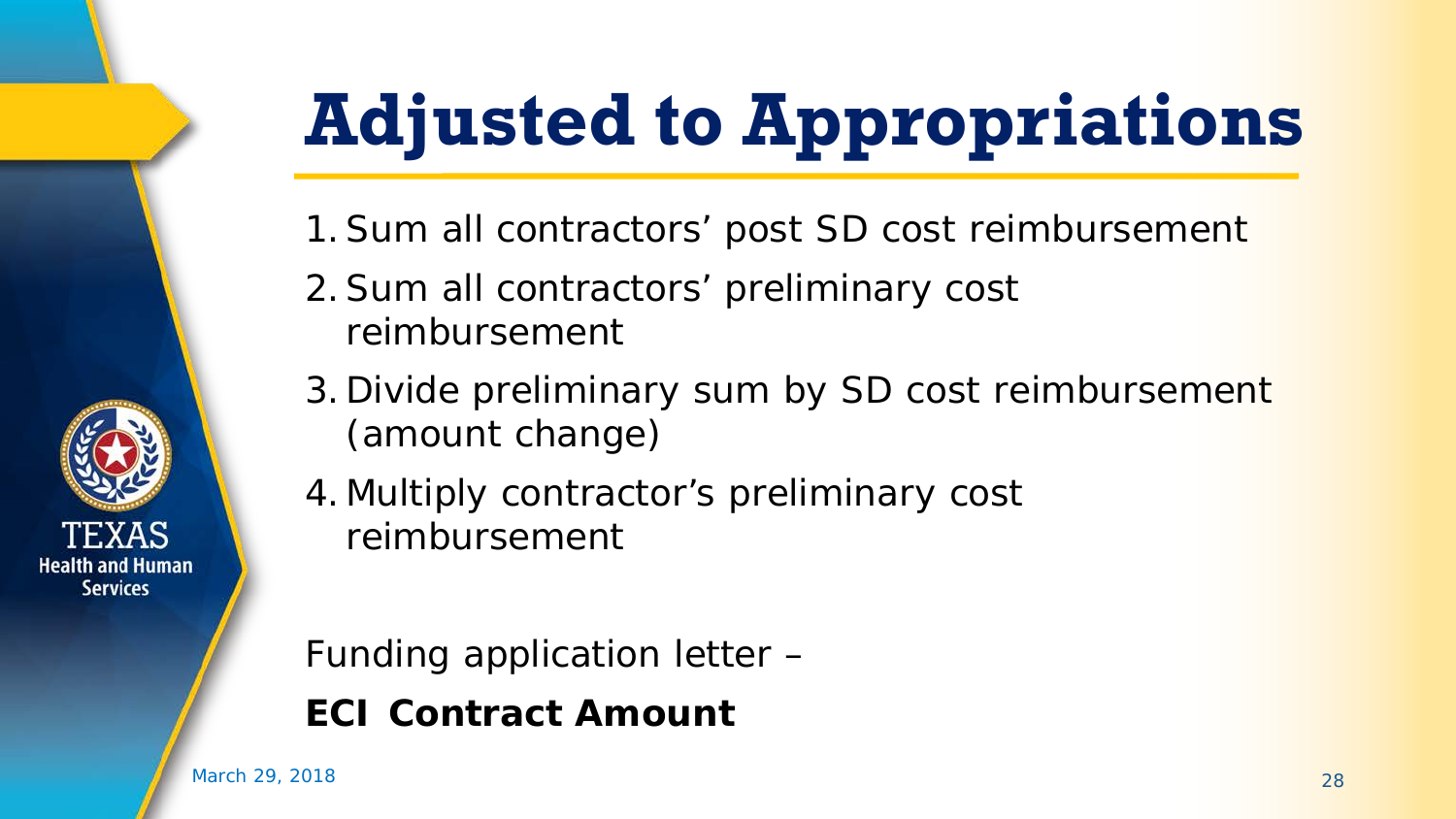# **Example – Stellar ECI**

- Statewide post SD cost reimbursement: \$81,435,854
- Statewide preliminary cost reimbursement: \$80,411,232
	- 98.74%
- Stellar's post SD cost reimbursement: \$1,045,109
- **ECI Contract Amount: \$1,031,941**

March 29, 2018 29 29 20 20 20 20 20 21 22 23 24 25 26 27 28 29 29 20 21 22 23 24 25 26 27 27 27 27 27 27 27 27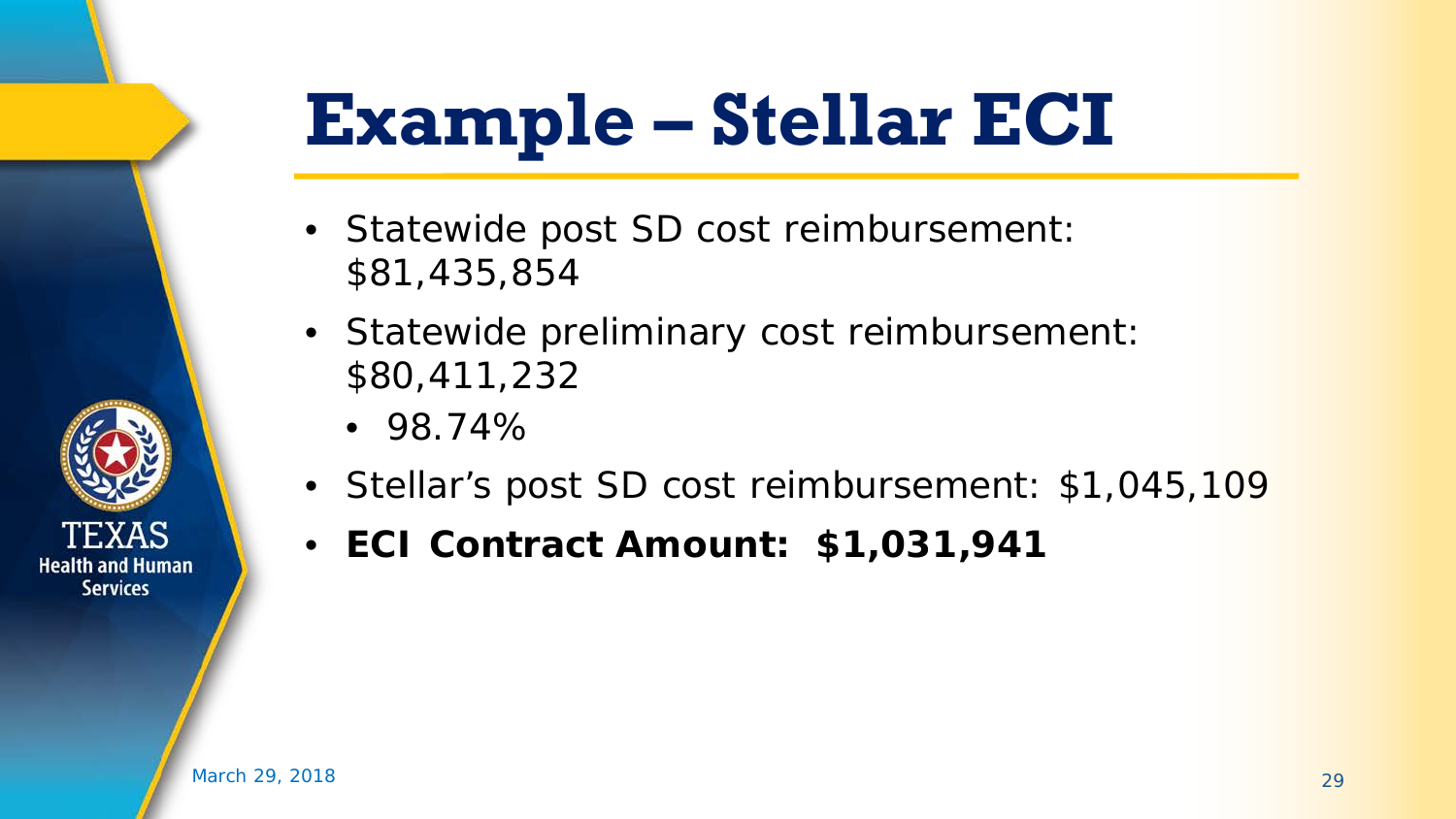

# **Total Appropriations**

Sum **Medicaid Funding included in State Appropriations** amount and **ECI Contract Amount**

Funding application letter - **Total Appropriation Allocation**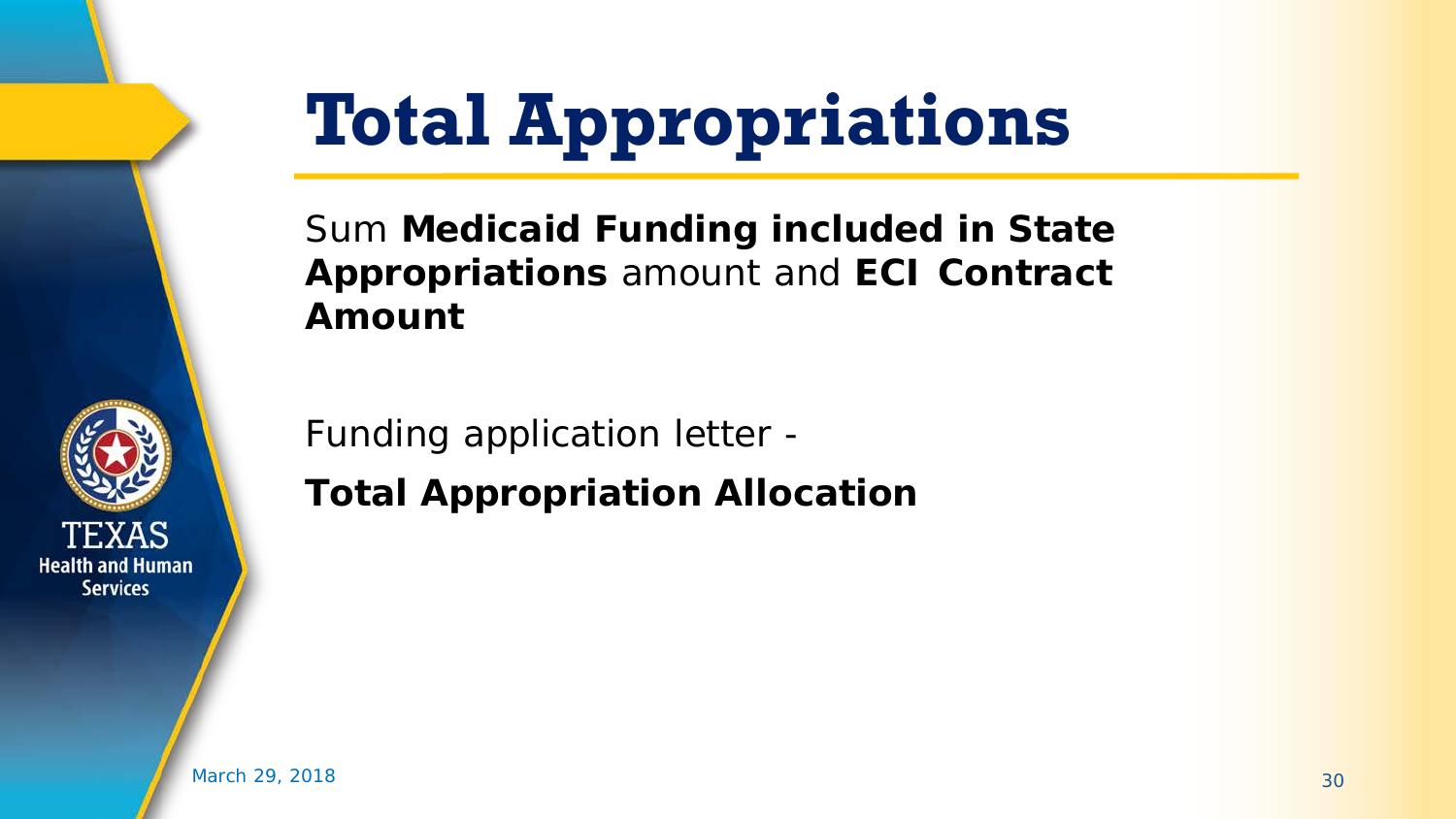# **Example – Stellar ECI**

- Medicaid Funding included in State Appropriations (slide 18): \$593,664
- ECI Contract Amount (slide 28): \$1,031,941
- Total Appropriation Allocation: \$1,625,605

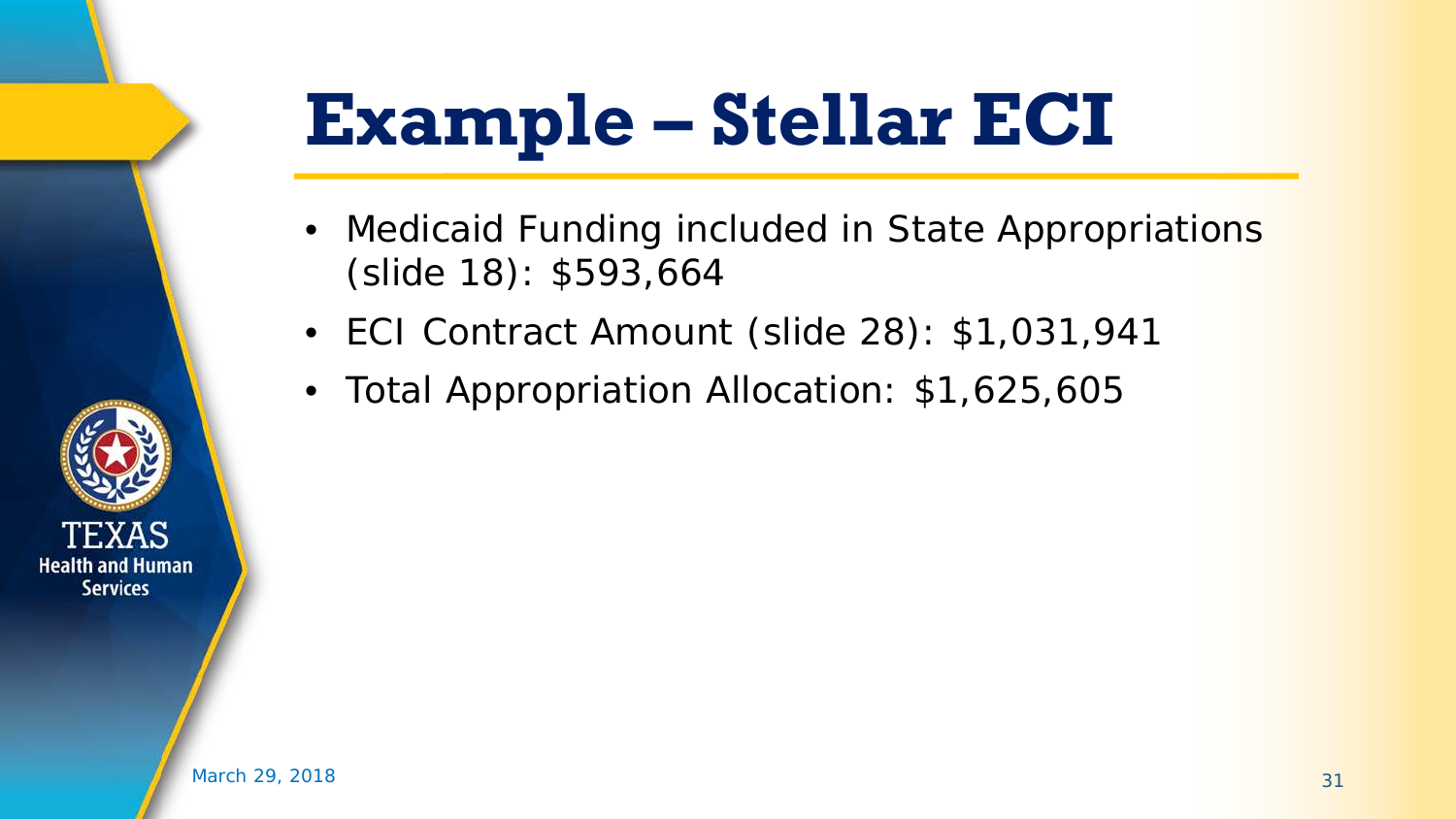

#### **Locally Collected Funds**

**Billing, Contributions, & Donations**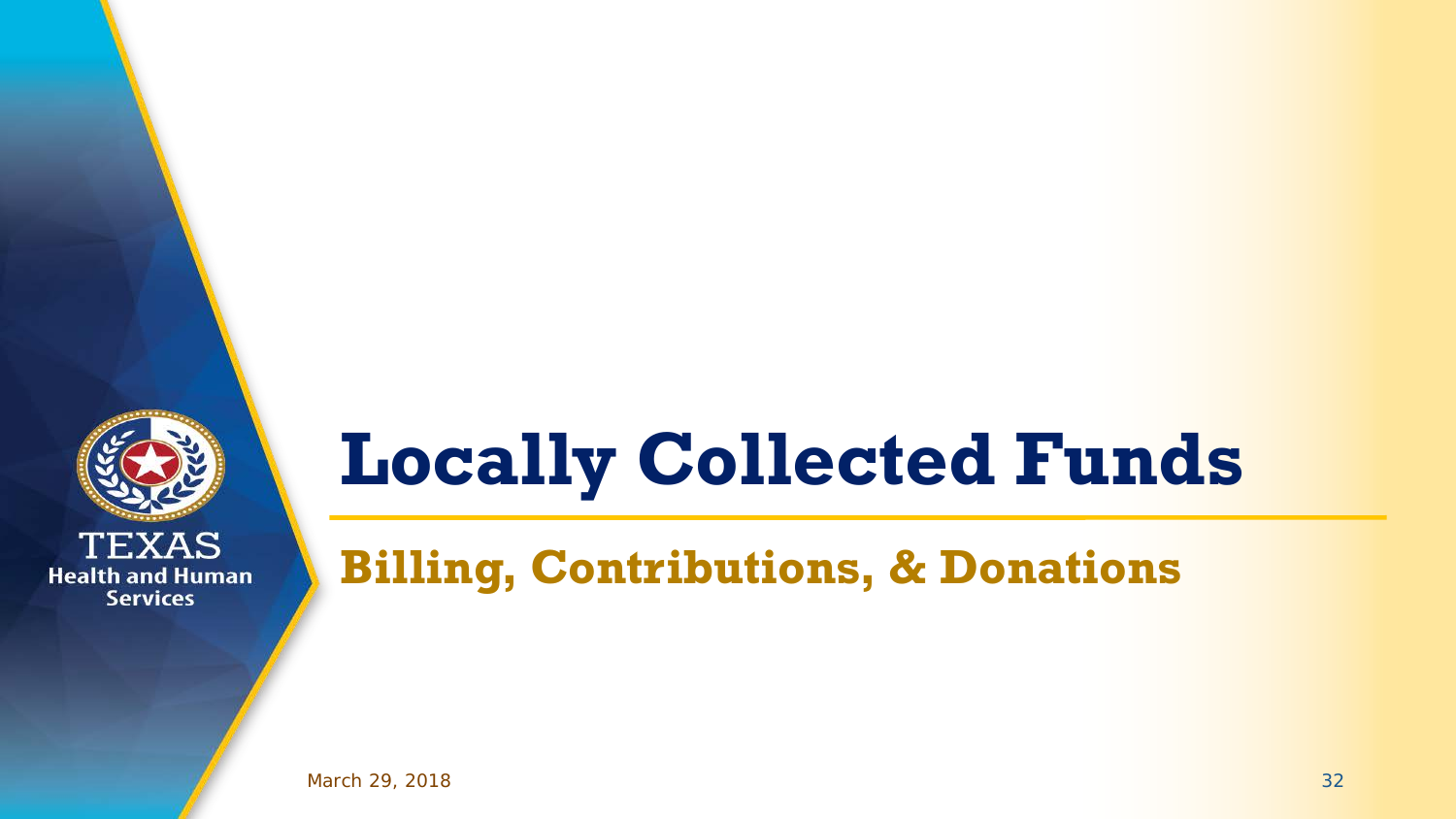# **Not Included in Allocation**

- Medicaid collections in addition to TCM and SST
- Third party and family payments
- Locally collected funds requirement

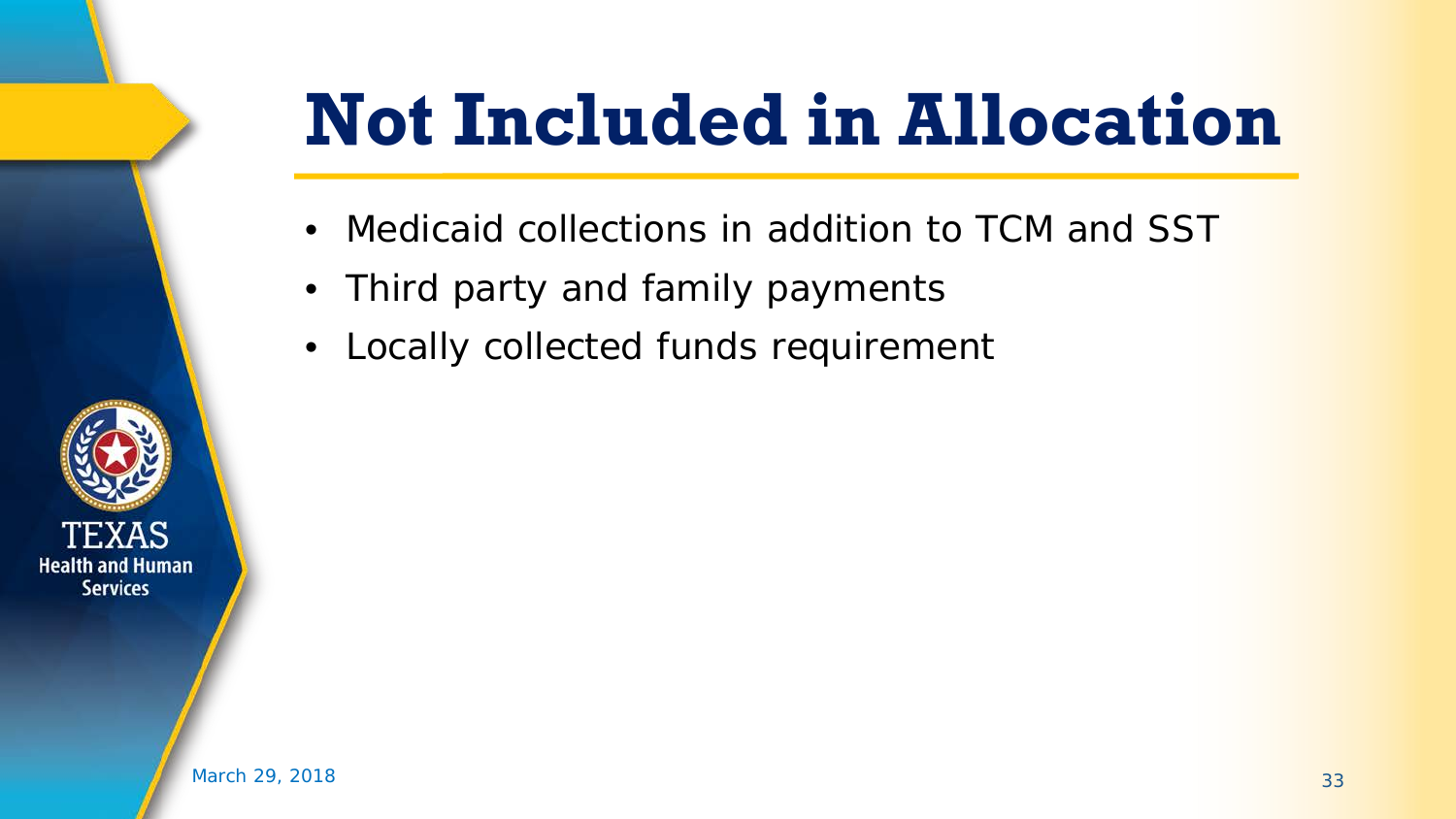

#### **Contract Committee**

March 29, 2018 34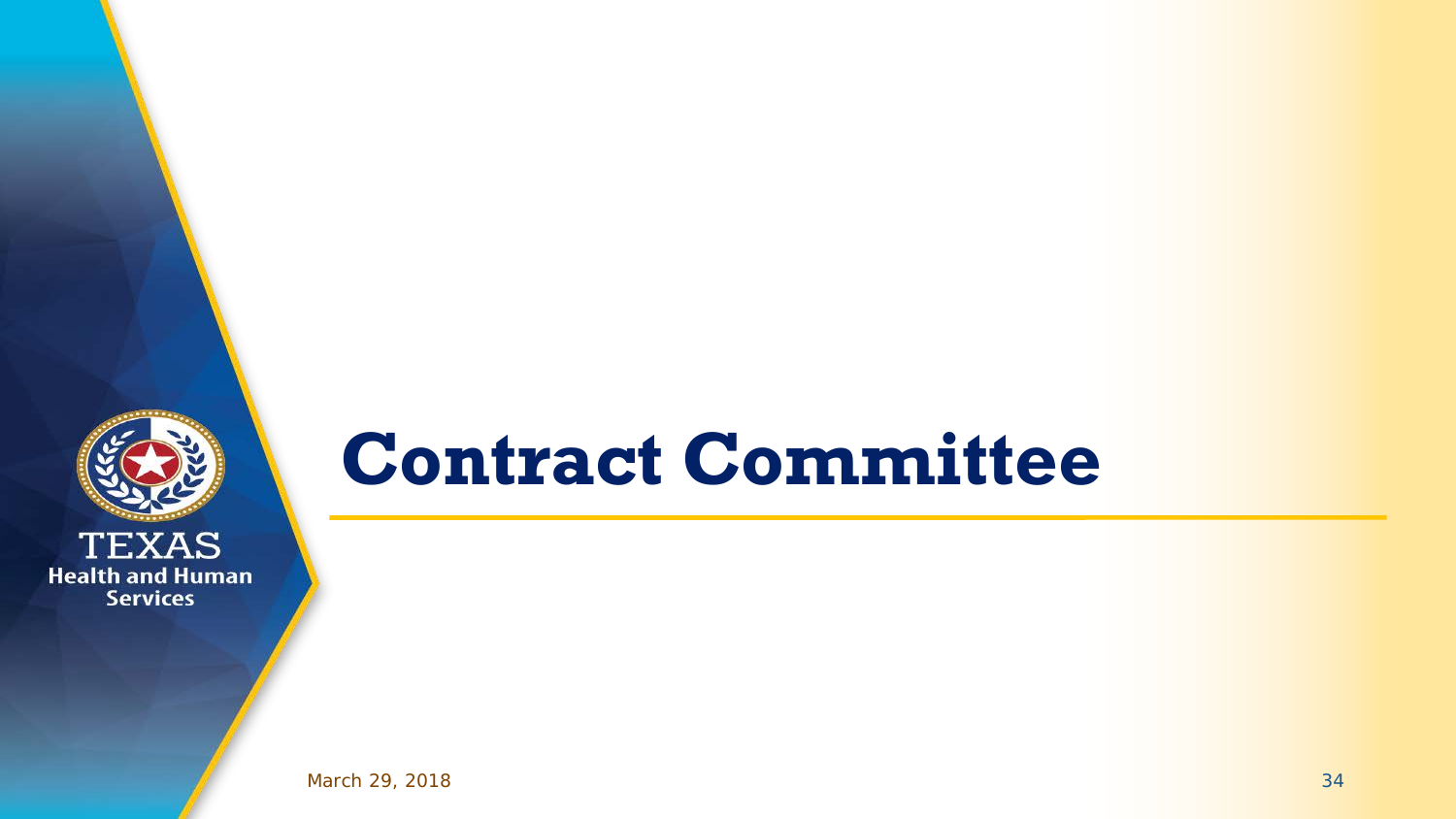

# **Membership**

| <b>Participant Name</b> | <b>Title</b> | <b>Agency</b>                       |
|-------------------------|--------------|-------------------------------------|
| <b>Patty Swords</b>     | <b>FD</b>    | <b>BACH</b>                         |
| <b>Amy Spawn</b>        | <b>ED</b>    | <b>Warren Center</b>                |
| <b>Elise Hough</b>      | CEO          | <b>Easter Seals Greater Houston</b> |
| <b>Lou Mangold</b>      | <b>CFO</b>   | Easter Seals Rehab                  |
| <b>Jana Simpson</b>     | <b>CFO</b>   | <b>Helen Farabee</b>                |
| <b>Marlene Hollier</b>  | PD           | The Harris Center                   |
| <b>Christie Shaw</b>    | PD           | <b>West Texas Centers</b>           |
| Laura Kender            | PD           | <b>MHMR Tarrant Co.</b>             |
| <b>Stella Moreno</b>    | PD           | <b>ESC Region 19</b>                |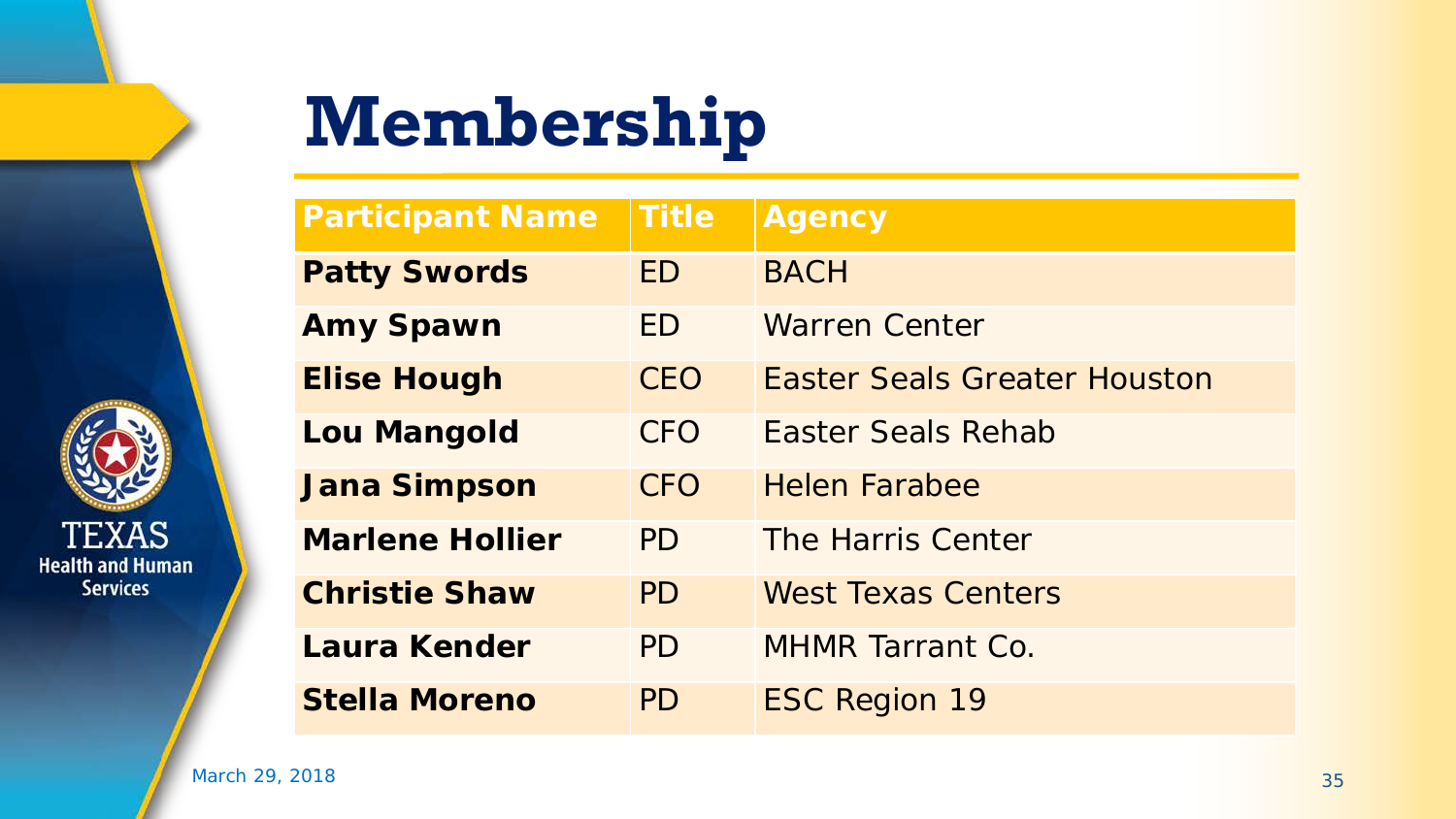



March 29, 2018 36